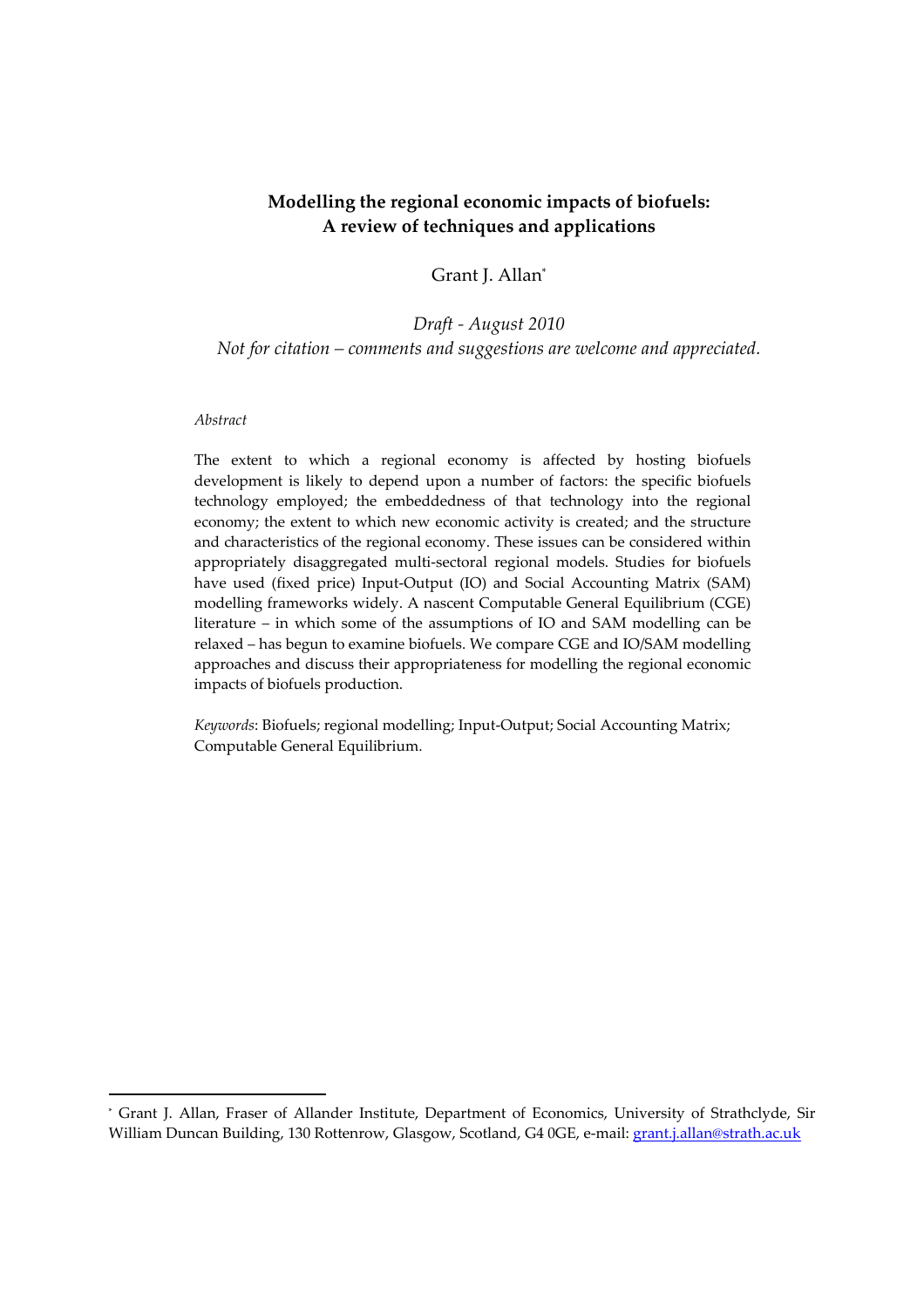### **1. Introduction**

### *1.1 Biofuels in global and regional context*

The recent decade has seen unprecedented growth in the output of the global biofuels industry. Worldwide ethanol production grew by 32.3% between 2007 and 2008, with production in the US and Brazil (which together account for 89.3% of worldwide ethanol production) growing by 38% and 29% respectively in a year (Renewable Fuels Association, 2010). Bioethanol production in the US alone expanded from 1,630 million gallons in 2000 to 10,600 million gallons in 2009 (Renewable Fuels Association, 2010). While the US and Brazil led the way, production of fuel ethanol in the European Union accounted for 4.2% of worldwide fuel ethanol in 2008, and rose 29% in the year to 2008 (Renewable Fuels Association, 2010).

Ethanol is produced in different parts of the world from feedstocks native to the specific region, and by alternative processes depending on the region and its level of development. US ethanol production is centred on the Midwest states – eight states<sup>1</sup> between them accounted for 78% of production in 2007 (Low and Isserman, 2009). Ethanol produced in the European Union typically comes from sugar beet and wheat. Spain was the largest ethanol producer in 2004. EU biofuels production however is largely biodiesel, produced primarily from rapeseed oil, but production is also viable from any vegetable oil or animal fat (Schnepf, 2006).

The amount of biodiesel produced in the EU rose 16.6% between 2008 and 2009, up to 9.046 million tonnes (European Biodiesel Board, 2010). EU biodiesel production is dominated by production in Germany and France which together produce half of EU biodiesel. Production across the EU has expanded rapidly since 2002, when just over 1.000 million tonnes was produced. UK biodiesel production in the same period has risen from 3,000 tonnes to 137,000 tonnes, and so represents just 1.5% of total EU biodiesel production in 2009 (European Biodiesel Board, 2010).

# *1.2 Policy support mechanisms*

Biofuels development has not happened in a policy vacuum. In the US, the Energy Policy Act (2005) and then the Energy Independence and Security Act (2007) introduced and then raised a Renewable Fuels Standard. This obliges US transport fuel suppliers to use 15.2 billion gallons of renewable fuels in 2012, rising to 36 billion

<sup>1</sup> These are Iowa, Nebraska, Illinois, Minnesota, South Dakota, Indiana, Michigan and Ohio.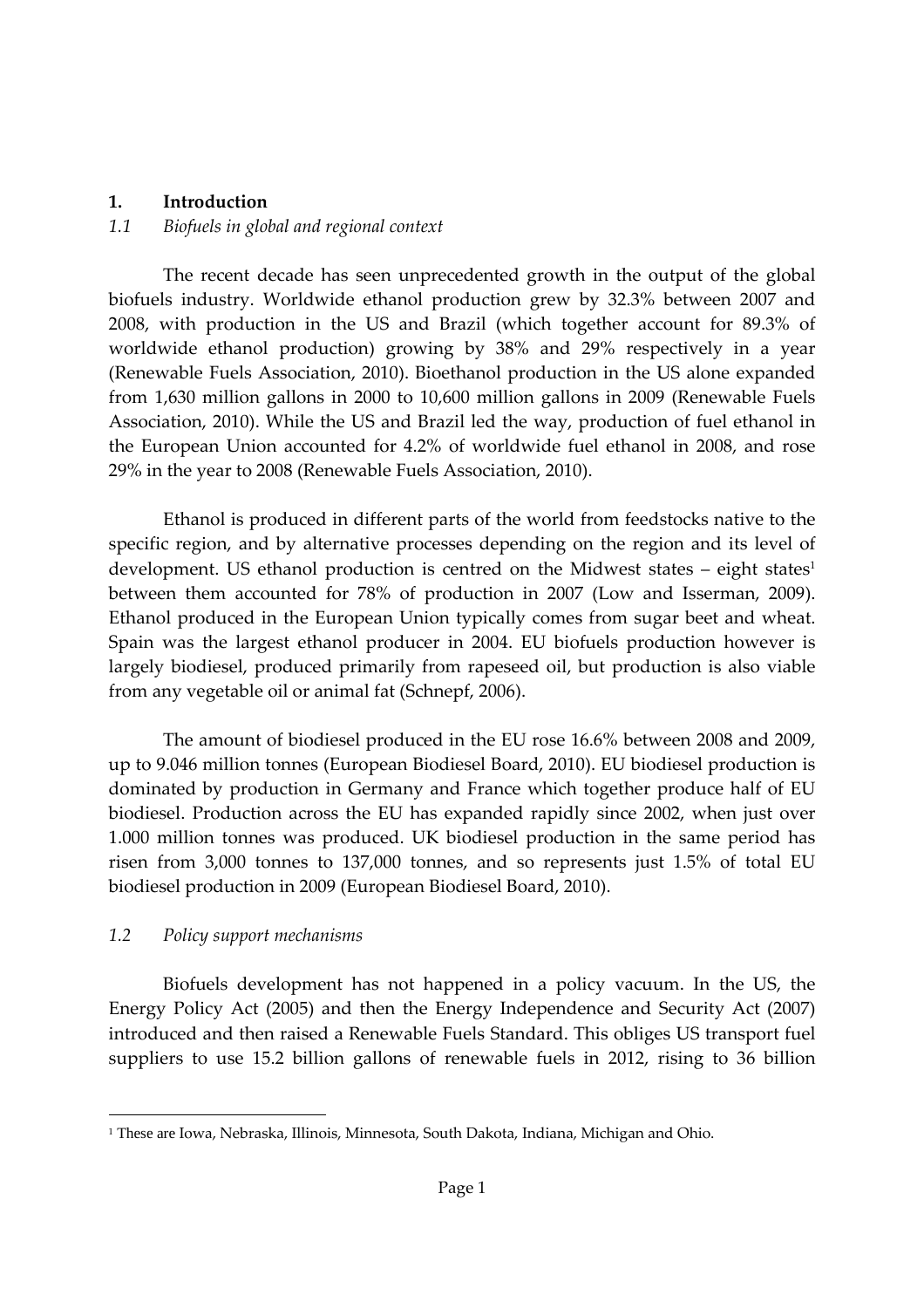gallons on 2022<sup>2</sup>. Further, until 2010 the Volumetric Ethanol Excise Tax Credit gave ethanol producers 51 cents for each pure gallon of ethanol blended, while states have also introduced their own incentives for ethanol production. These are complemented by a 54 cents per gallon tariff on ethanol imported to the US, plus a 2.5% ad valorem charge. The World Bank (quoted in Giampetro and Mayumi, 2010) report:

> "Governments provide substantial support to biofuels so that they can compete with gasoline and conventional diesel. Such support includes consumption incentives (fuel tax reductions); production incentives (tax incentives, loan guarantees, and direct subsidy payments); and mandatory consumption requirements. More than 200 support measures, which cost around \$5.5 billion to \$7.3 billion a year in the United States, amount to \$0.38 to \$0.49 per litre of petroleum equivalent for ethanol" (World Bank, 2008, p. 1)

In the UK, support for the biofuels industry is primarily delivered through the Road Transport Fuels Obligation (RTFO), administered by the Renewable Fuels Agency (RFA). This began in 2008/9 and requires suppliers of fuels for transport to provide a growing share of their fuels from biofuels, and providing Road Transport Fuel Certificates for that share of their total supply. The current target for the 2009/10 year is for 3.25% of transport fuels to come from biofuels, with certificates in place. The certificates also allow the RFA to monitor the sustainability of the biofuels used.

# *1.3 The intended and unintended impacts of biofuels*

Giampetro and Mayumi (2010, p. 2) note that the development of the biofuels sector, and the mechanisms that support this, have been justified on three grounds:

- The large-scale production of biofuels can significantly improve energy independence and security, through the reduction of dependency on imported petroleum
- The large-scale production of biofuels can generate a significant reduction in greenhouse gas emissions
- The large-scale production of biofuels can help to improve rural development by supporting crop farm income.

The rapid development of biofuels production worldwide has not seen an unambiguous "triple‐dividend" in terms of reduced emissions, improved energy security and raised farm income. Firstly, many commentators have posited a link

<sup>2</sup> Before this was introduced, 4 billion gallons of ethanol were used in transport fuel in 2004.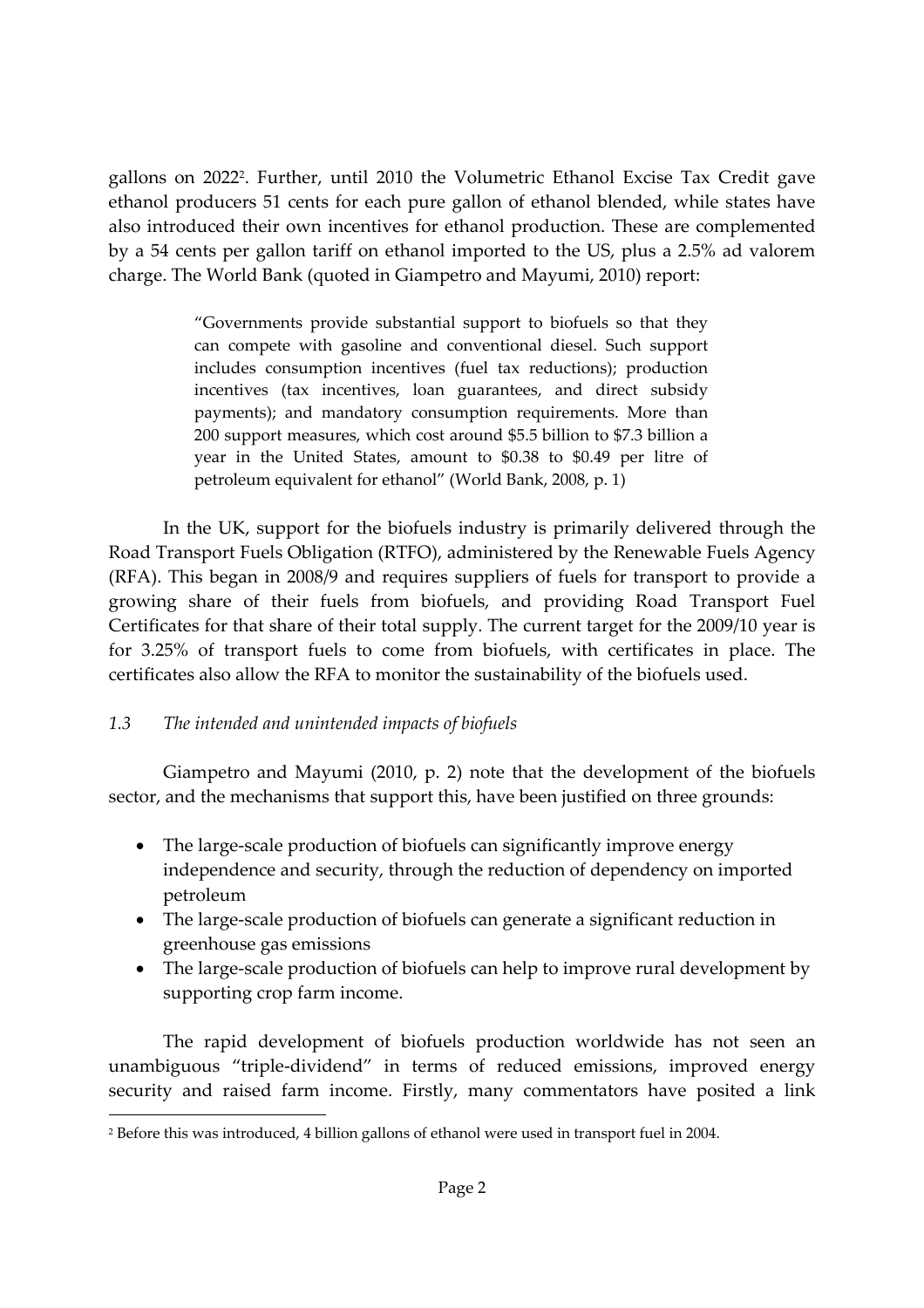between biofuels development and negative effects on food supply (e.g. Giampetro and Mayumi, 2010). Prices of basic food stuffs – wheat, corn, rice – have generally been volatile since the turn of the century and some have increased significantly, with the blame laid at the door of poorly designed agricultural (including biofuels) policies. A report by the World Bank (Mitchell, 2008) notes that between 70% and 75% of the increase in food production prices between 2002 and 2007, "was due to biofuels and the related consequences of low grain stocks, large land use shifts, speculative activity and export bans" (Mitchell, 2008, p. 17). This result is however controversial (e.g. Ajanovic, 2010). We might expect that any negative food supply and food price effects will be particularly felt by agricultural importers, and low-income countries, which rely on world markets for food.

Secondly, the contribution that biofuels can make to reducing CO2 emissions has been called into question. Fargione *et al* (2008) argue that changing land use from rain forest, grass land, peat land or savannah to plantations for biofuels feedstock can (depending on which land use is reduced, and the type of biofuel feedstock used) release between 17 and 420 times as much CO2 as the biofuels would displace by replacing fossil fuels. Searchinger *et al* (2008) examine the life‐cycle emissions of alternative food and agricultural products and estimate that corn‐based ethanol nearly doubles GHG emissions over 30 years and increases GHGs for 167 years. This conclusion is not without its critics (e.g. ADAS, 2008).

Finally, the implications for regional development – including rural income – of biofuels production are unclear. The extent to which a regional economy is affected by hosting biofuels development is likely to depend upon a number of factors: the specific biofuels technology employed; the embeddedness of that technology into the regional economy; the extent to which new regional economic activity is created; the structure and characteristics of the regional economy itself. These issues can be considered within appropriately disaggregated multi‐sectoral regional models, such as Input‐Output (IO), Social Accounting Matrix (SAM) and Computable General Equilibrium (CGE) models. Models are required as both an aid to analysis – "thinking through" the issues and tradeoffs in regional economic activity – and since, in their absence, policy might not be appropriately designed. We have seen above that some of the postulated benefits of biofuels could be offset by these "indirect", or unanticipated, effects. The most appropriate models should allow us to estimate the impact that marginal changes in biofuels production could have on various measures of economic activity and welfare.

#### *1.4 Outline of paper*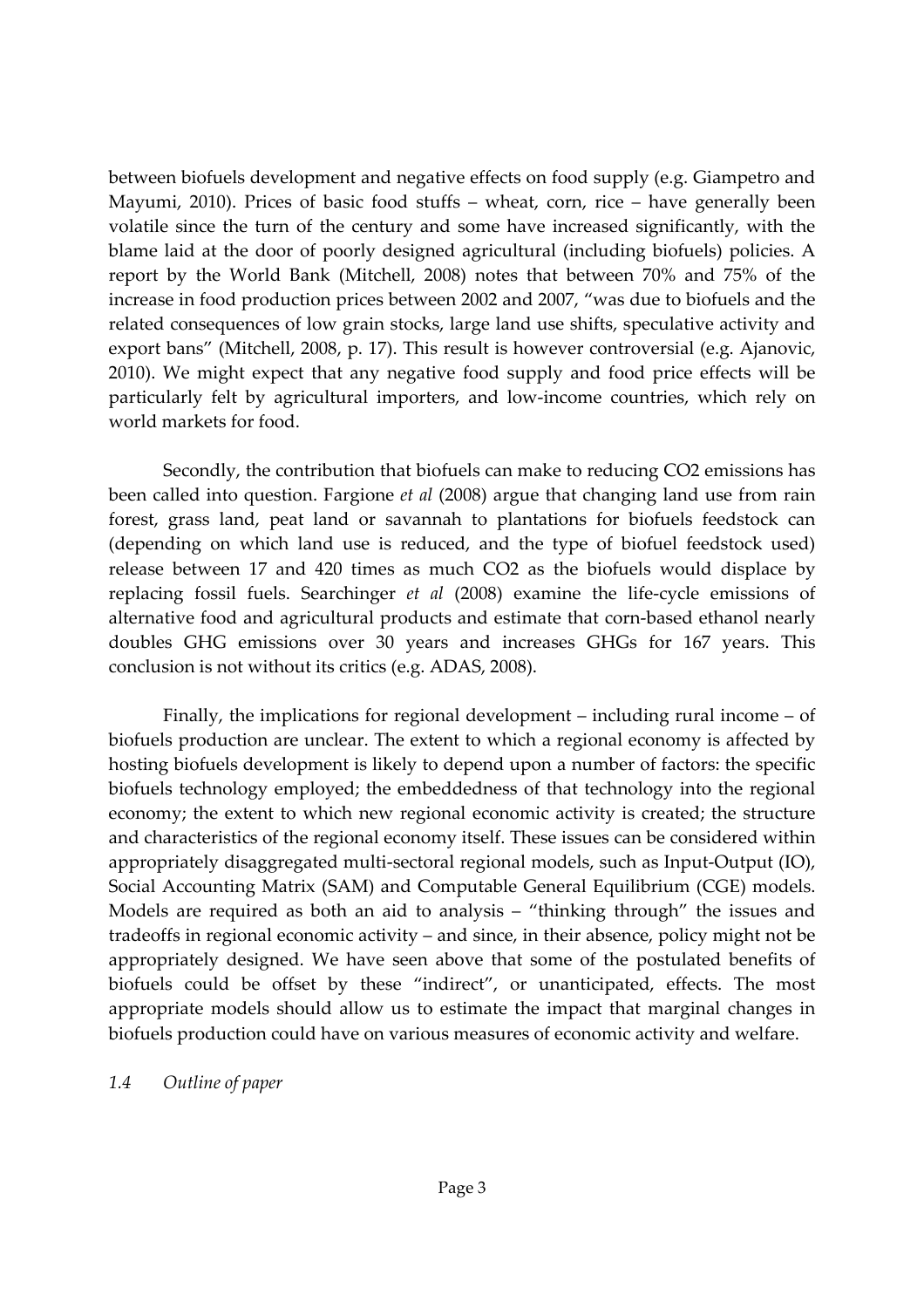In this paper, we review the use of multi-sectoral regional models which estimate the economic impacts of biofuels production. This is crucial for future research into the impact on regional economies of producing biofuels from marine algae. As the science of biofuels from marine algae develops, it is vital that appropriate economic modelling frameworks can be used to demonstrate the potential economic impacts that such development could have on the regional economies in which biofuels production occurs.

In Section 2 we describe "fixed‐price" modelling techniques – Input‐Output (IO) and Social Accounting Matrix (SAM). We examine the academic literature on "demand‐ driven" IO and SAM modelling of the regional economic impacts of biofuels developments on in Section 3. In Section 4 we briefly summarise Computable General Equilibrium (CGE) modelling, before in Section 5 reporting some of the findings and lessons from CGE modelling of biofuels. In Section 6 we compare the IO/SAM and CGE modelling approaches, and in Section 7 we present our conclusions.

### **2. Input‐Output (IO) and Social Accounting Matrix modelling**

### *2.1 IO accounts and modelling*

The expenditure and sales by a biofuels developments in the area in which it is located is potentially of vital importance for the development's economic impact. IO modelling requires that these monetary flows be quantified in an IO table. This shows – where column entries describe purchases, and row entries describe sales – the linkages between production sectors in an economy, and the links between these sectors and purchasers of output. A schematic of an IO table is shown in Figure 1. "Final demand" categories would typically include purchases of each sector's output by households, government, capital formation, stocks, and exports out of the region. The "intermediate quadrant" shows the size of the flows of spending between production sectors.

# *[Figure 1 here]*

IO tables commonly serve two uses – attribution and modelling. Attribution typically refers to the use of the accounts to assign responsibility for the size and shape of production in the economy to categories of demand for the goods and services produced in the region (from a demand‐side perspective). (Examples of this include McGregor *et al*, 20043). Secondly, the interlinkages between industries can be used to

<sup>&</sup>lt;sup>3</sup> This uses a two-region IO for Scotland and the rest of the UK to assign responsibility for pollution in each region to final demand categories in each region.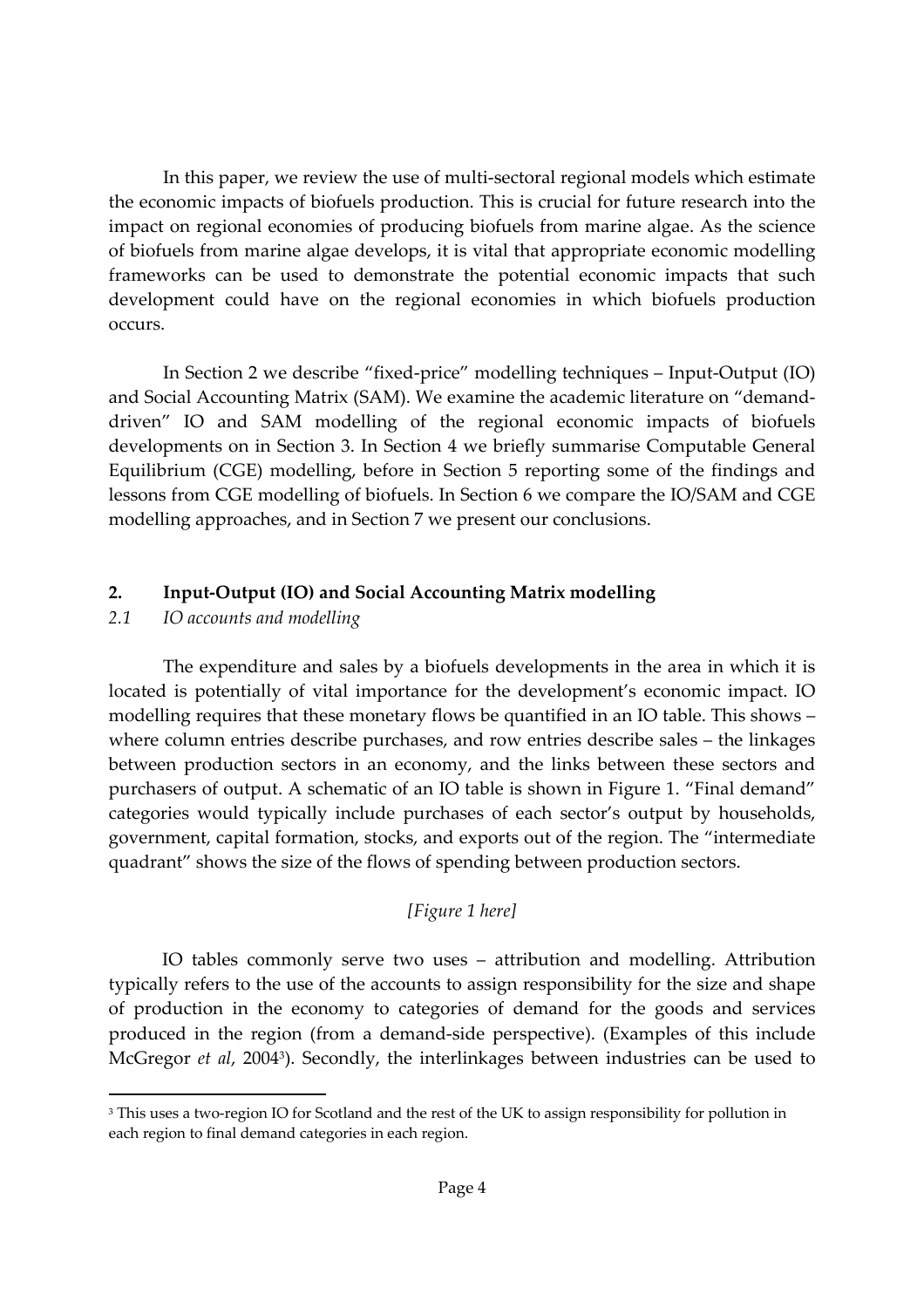model the economy-wide impact of demand- (or supply-<sup>4</sup>) side exogenous shocks. IO techniques can be used, for instance, to estimate the possible regional economic impact of changes to the demands for the output of specific sectors/industries already located in the region. Multipliers use the inter‐industry linkages provided by an IO table to quantify the "knock-on" effect of changes in the level of economic activity for sectors in that region (Miller and Blair, 2009).

Appendix A shows the approach underlying multi‐sectoral IO analysis and the calculation of IO multipliers in a "demand‐driven" framework.

#### *2.2 New industry incorporation in IO*

While the impact of changes in the final demand for the output of existing production sectors is relatively straightforward to model – i.e. Equation A8 in Appendix 1– we are often concerned about the economic impact of a new facility or sector locating in a region. In this case there will not be a sector in the existing IO table that describes the expenditures and sales of this new sector.

Miller and Blair (2009, p. 421) report several studies which incorporate new energy technologies in an IO framework. These would be examples of industries which did not previously exist, and so the existing IO table could not be used could not use the existing sectors in the IO table. Just (1974), estimated the column of technical coefficients for the new technology. The economic impact was found comparing the economy without the new technology, to the economy where the new technology replaced a portion of existing electricity production. Similar approached were adopted by Gowdy and Miller (1991), Herendeen and Plant (1981), Blair (1979), and Casler and Hannon (1989). The IO framework therefore is extended by the addition of new rows and columns describing the pattern of sales and purchases by the new sector. Calculating new economic output for the augmented IO table, the difference between base year levels of output and new levels can be credited to the addition of the new technology.

$$
X^* = (I - A^*)^{-1} F^*
$$
 Equation 1

where  $A^*$ ,  $F^*$  and  $X^*$  are the augmented A matrix, final demand matrix and gross output matrix respectively. The impact of the new sector on output is therefore  $(X^* - X)$ . The economic impacts on other variables – i.e. employment, value added, and income – can be straightforward estimated. The extent to which the new sector/technology is

<sup>&</sup>lt;sup>4</sup> All of the IO and SAM applications use "demand-driven" modelling, so we focus on this application in this section, and Appendix A.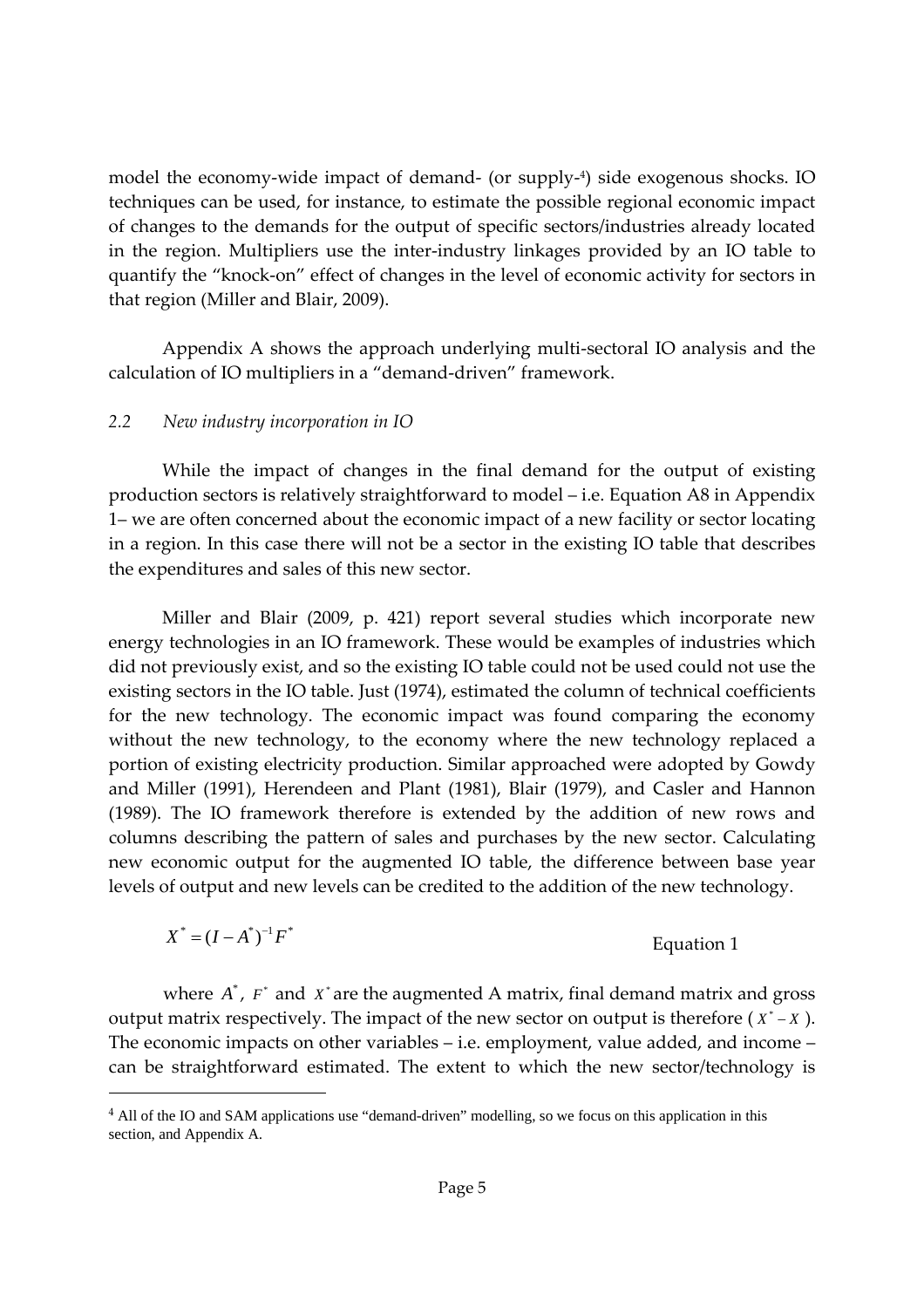embedded into the regional economy through backward linkages is captured in the augmented A matrix,  $A^*$ .

### *2.3 SAM accounts and modelling*

A SAM is an account of economic activity that takes in more information than an IO table, but also provides a snapshot of activity in the area under consideration. Thorbecke (1998, p. 281) describes a SAM as a "comprehensive, disaggregated, consistent and complete data system that captures the interdependence that exists within a socioeconomic system". It is comprehensive and disaggregated as transactions between sectors, institutions and agents are all captured. It is consistent, as its singleentry bookkeeping format requires that every income is also expenditure. Both of these are also true of (production within) IO, however, by "complete", Thorbecke (1998, p.283) draws attention to the fact that in a SAM, "both the receiver and sender of *every* transaction must be identified" (emphasis added). Miller and Blair (2009, p. 499‐500) describe moving from IO to SAM: "the principle new feature added is to incorporate transactions and transfers related to distribution of income in the economy". A SAM can therefore be used to draw attention to the income and profit distribution between socioeconomic groups within an area (i.e. like the accounting use of IO tables) and thus also "as a conceptual framework to explore the impact of certain exogenous changes" (Thorbecke, 1998, p. 282).

# *[Figure 2 here]*

As with IO modelling, we can use the schematic SAM framework of Figure 2 to show how exogenous demands  $(f_1, f_2, f_3)$  are used to determine the incomes of the endogenous accounts ( $y_1$ ,  $y_2$  and  $y_3$ ). As with IO, we begin by converting the endogenous part of the SAM accounts into a matrix of "average expenditure propensities or coefficients" (Thorbecke, 1998, p. 302).

The matrix of endogenous activity,  $A_n$ , is partitioned among the endogenous matrices given in Figure 2 as follows:

|                        |  | $\begin{bmatrix} A_{11} & 0 & A_{13} \end{bmatrix}$ |            |
|------------------------|--|-----------------------------------------------------|------------|
| $A_n =   A_{21}   0 0$ |  |                                                     | Equation 2 |
|                        |  | $\begin{bmatrix} 0 & A_{32} & A_{33} \end{bmatrix}$ |            |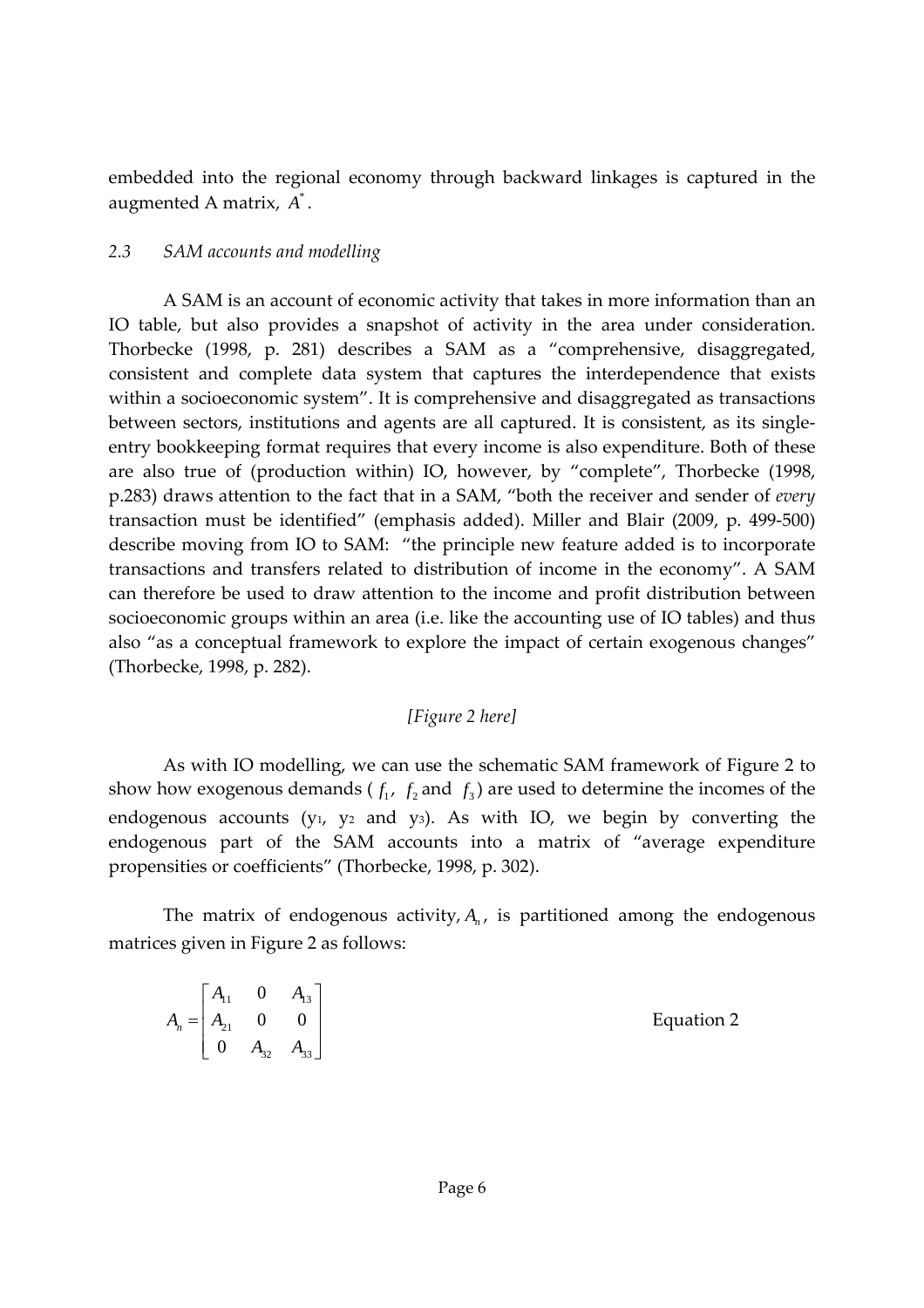where  $A_{11}$  is the set of input-output coefficients,  $A_{21}$  is the value added coefficients (sectoral value added divided by sectoral output),  $A<sub>13</sub>$  coefficients show the purchasing coefficients for the endogenous institutional sectors (which would include household categories),  $A_{33}$  shows the coefficients of expenditure for each (endogenous) institution of income received from other institutions<sup>5</sup> and  $A_3$  shows the "cents worth of each dollar earned by each type of resource (primary input) that is allocated to the household groups" (Thorbecke, 1998, p. 302).

We can calculate the endogenous total income by setting up three equations:

$$
y_1 = A_{11}y_1 + 0 + A_{13}y_3 + f_1
$$
  
\n
$$
y_2 = A_{21}y_1 + 0 + 0 + f_2
$$
  
\n
$$
y_3 = 0 + A_{32}y_2 + A_{33}y_3 + f_3
$$
  
\nEquation 3

Which, as with IO, we can then rearrange to solve for  $y<sub>n</sub>$  in terms of the exogenous final demand (f) and endogenous production, factors and institutions.

$$
y_n = (I - A_n)^{-1} f
$$
 Equation 4

Once again, we can also use the marginal changes version of this model to show the impact of changes in final demand categories, which cause disturbance in the endogenous accounts. Some extensions are however worthy of note. Thorbecke (1998) discusses how "fixed price multiplier matrices" can be calculated to allow for different marginal expenditure propensities from those given by the initial (average) expenditures – this might be important where households are a particular focus of concern, and where unitary expenditure elasticities might not be appropriate.

#### *2.4 Assumptions of "demand‐driven" IO/SAM multipliers and modelling*

The IO multipliers described above are examples of "demand-driven" multipliers, in that it is final demand which drives, through the Leontief inverse, economic output. As Loveridge (2004, p. 309) notes, SAM models "operate with the same basic set of assumptions and solution method as IO models", and "can be criticised on many of the same grounds as input‐output". We note some of the specific ways in which SAM analysis might allow for some of these assumptions to be relaxed in Section 3.3. Fraser of Allander Institute (2007) summarise the most important assumptions underlying the use of "demand‐driven" IO modelling:

<sup>&</sup>lt;sup>5</sup> These might include state pensions, for instance.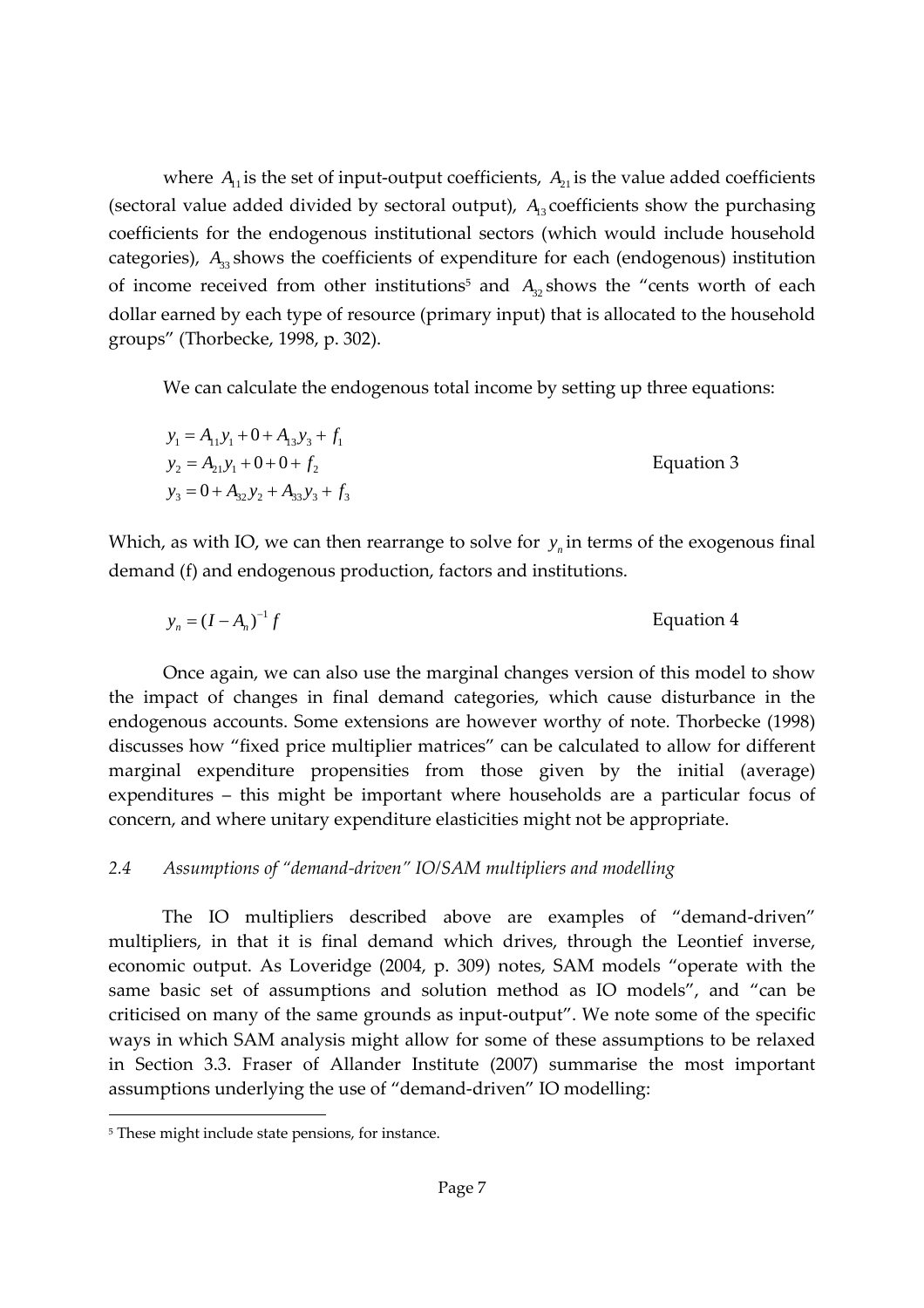- Fixed technical coefficients and constant returns to scale
- Fixed coefficients in consumption (in the "closed" model see Appendix A)
- Entirely passive supply side

The first of these assumptions implies that when the output of a particular sector changes due to a change in demand for that sector's output, the inputs used by that sector increase in proportion to the change in output. For example, if output increases by 10%, then that sectors demands for each of its inputs (from other intermediate sectors, and from primary inputs) will increase by the same proportion – i.e. the sector's inputs are characterised by fixed technical coefficients in production. Right‐angled isoquants curves describe the lack of substitution possibilities between inputs in production. An alternative interpretation might be that input prices do not change as a result of the demand stimulus to the sector, such that the optimal production mix does not change from that given by the initial technical coefficients (McGregor *et al*, 1996).

Secondly, with households endogenised, changes in demand causes sectoral output and therefore household income to adjust, which leads to changes in household spending. The coefficients of household consumption (given in Equation A10 in Appendix A) describe the pattern of household spending in the region. Changes in household income will cause the purchases by households from each of the industrial sectors in the region to adjust by the same amount – a 5% increase in wage income will cause a (1− *m* )5% increase in demand for household consumption from each sector, where *m* is the share of household spending which is not retained in the local economy, but "leaks" out through savings, imports of goods and services or taxes.

The final assumption is perhaps key in "demand‐driven" multipliers. Where demand for a sector's output increases, the demand for inputs to that sector's production increase, raising the demands for all sectors production to expand through their links to the directly stimulated sector, as recorded by the Leontief inverse. Not all sectors may be indirectly stimulated – for instance if sector *j* has each  $\sum_{i=1}^{N} a_{ij} = 0$ 1 *ij a i*  $\sum_{i=1} a_{ij} = 0$ . Such features are, however, exceptionally uncommon for production sectors<sup>6</sup>.

At no point in this "rippling" of production expansion are there assumed to be anything preventing the output of any sector expanding to satisfy the increased demand, e.g. there are no capacity constraints. There must therefore be no constraints on the ability of firms to source intermediate or primary inputs (e.g. labour, capital, or

<sup>6</sup> Allan *et al* (2010) find this for the example of an onshore windfarm on Shetland.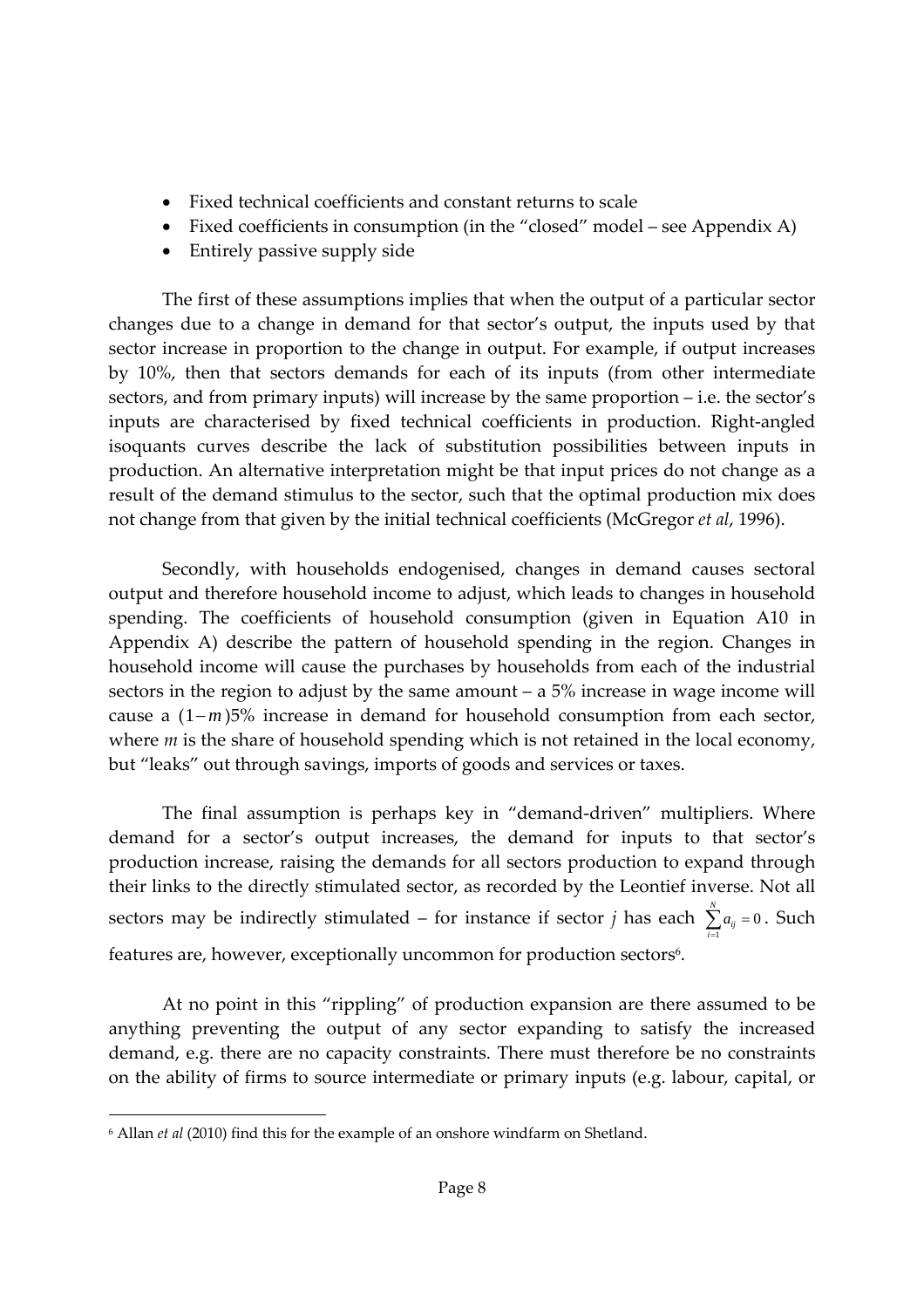other resources, which could include land). Supply reacts passively to demand, i.e. all increased demand can be accommodated through supply expanding. This may be consistent with a region which had extensive underutilisation of resources, significant underemployment of labour for instance, which could allow production to expand without constraints on its ability to source labour at the going wage. The same would be true of all factors of production. Thorbecke (1998, p. 301) writes that the effects of exogenous changes can be estimated using a SAM where there is "the existence of excess capacity and unemployed or underemployed labour resources". Similarly, in a region which was able to attract labour and capital resources through migration and investment respectively, such supply constraints could be non‐binding (e.g. McGregor *et al*, 1996). The adjustment path, over which the change in the availability factors of production occurred, could be important for the response of the regional economy.

#### **3. Fixed price multi‐sectoral modelling of biofuels**

Studies of the regional impact of biofuels developments (i.e. local to the vicinity of where the development takes place) appear to be more common in the USA, but examples exist in much of the developed world. Many of the US studies are prepared for ethanol plants and carried out by biofuel industry bodies (e.g. Urbanchuck, 2007; Urbanchuck, 2010). Swenson (2006, p2) notes that for the range of economic activity estimates attributed to the development of a biofuels industry, "very little appears to be based on rigorous research". National multipliers (produced in the US by the BEA), or through publicly available models such as IMPLAN have been used by many groups. Swenson (2006, p. X) describes users of these models ranging from "farm commodity groups, farm state politicians, many environmental organisations, automobile manufacturers as well as right and left wing political organizations". Jobs multipliers estimated (the ratio of total jobs supported across the nation or region by the development divided by the number of direct jobs created in the plant itself) in ethanol studies between 1994 and 2007 range from 3.4 to over 50 (Swenson, 2006).

Some of the studies use an IO table containing a biofuels sector and model the regional impacts of changes in demands for this sector. Others construct the new vectors corresponding to the sales and purchases of a new biofuels industry. Section 3.1 describes some of the linkages between a biofuels facility and the regional economy, while Section 3.2 outlines recent academic papers which have used IO and SAM techniques to model the regional economic impact of biofuels development, and Section 3.3 discusses some of the issues arising from the papers reviewed.

#### *3.1 Linkages between biofuels facility and the regional economy*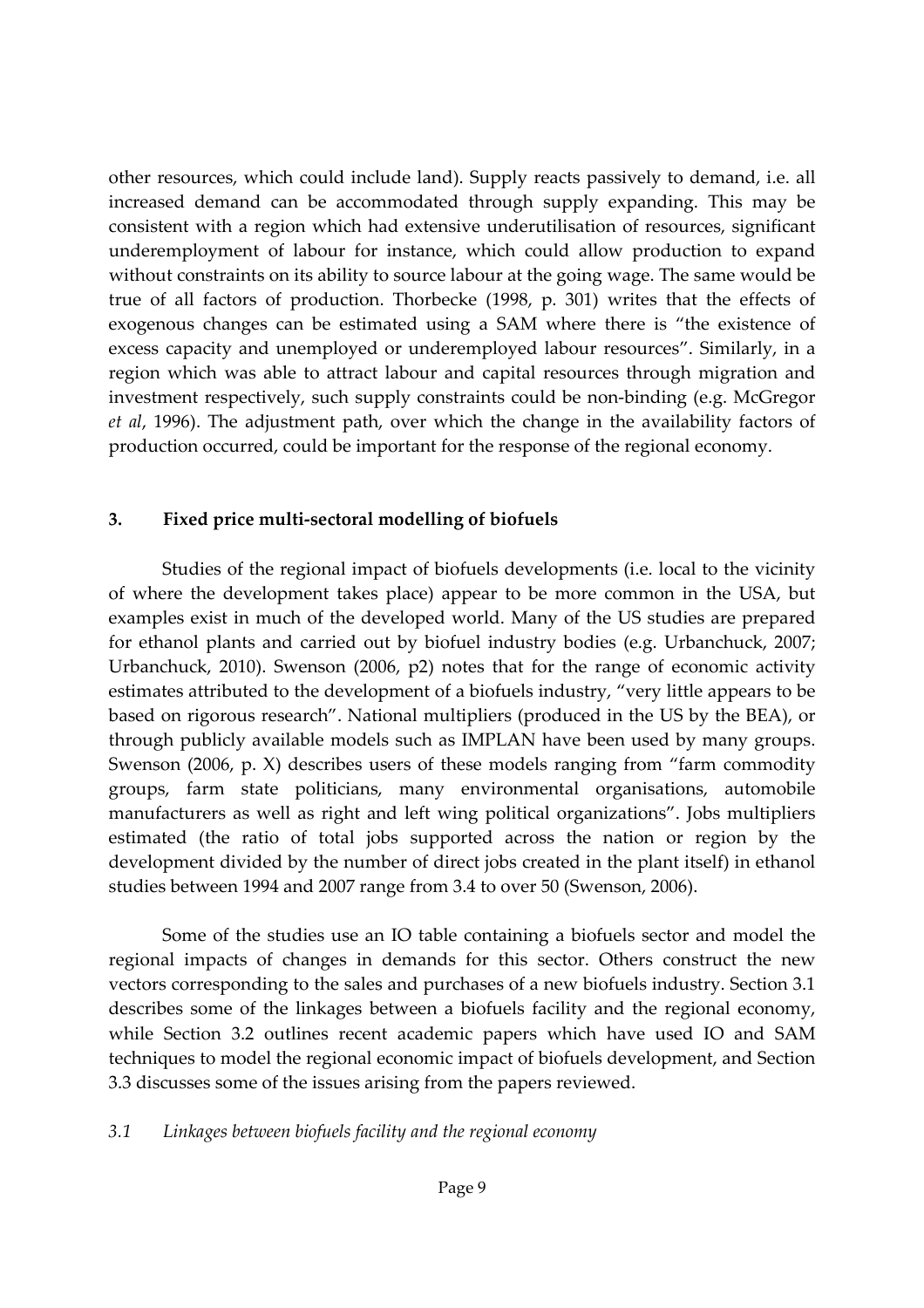The direct effects of a biofuels facility on the regional economy in which it is located are those which are directly attributable to the facility itself. Such expenditures would include those purchases of goods and services which the facility would require to produce biofuels, as well as the direct payments to employees at the facility. We note from Swenson (2006) and Low and Isserman (2008) that the bioethanol feedstock is strictly location specific – i.e. it is grown in specific places, requires water, productive soil and other ingredients which may make production in other places more difficult. The stage of converting the feedstock into biofuels however could be done elsewhere. The development pattern of these feedstocks into biofuels, such as ethanol, indicates that, perhaps due to transportation costs of moving raw materials, ethanol production facilities are located close to where the feedstock (corn) is produced, and with access to transportation infrastructure (Low and Isserman, 2008).

### *3.2 IO and SAM biofuels applications*

We summarise the IO and SAM academic applications modelling to biofuels production in Table 1. This categorises details about the specific applications of each paper under several headings, which we hope help to understand the modelling approach used in each case.

#### *[Table 1 here]*

#### *3.3 Critique of fixed‐price methods*

We note from Table 1 that there are different strategies employed in IO and SAM modelling of biofuels to date. Each of the approaches could be appropriate Each of these can perhaps be summed up by the suggestion made by Low and Isserman (2009, p. 85) that "the world is not as simple as [a] demand‐driven, fixed proportions input‐ output model". We can summarise three techniques which have been employed for adapting IO modelling of the specifics of biofuels technologies as:

- adjustments to the modelling results (e.g. Swenson, 2006)
- negative demand disturbances to offset impact of biofuels (e.g. Swenson, 2006; Kulišić *et al*, 2007)
- sectoral constraints imposed (e.g. Low and Isserman, 2009)

Swenson (2006) provides details of "ad-hoc" adjustments made to the results obtained from their IO modelling of three counties in Iowa. These typically adjust the assumed regional employment‐output coefficients for individual sectors, after surveys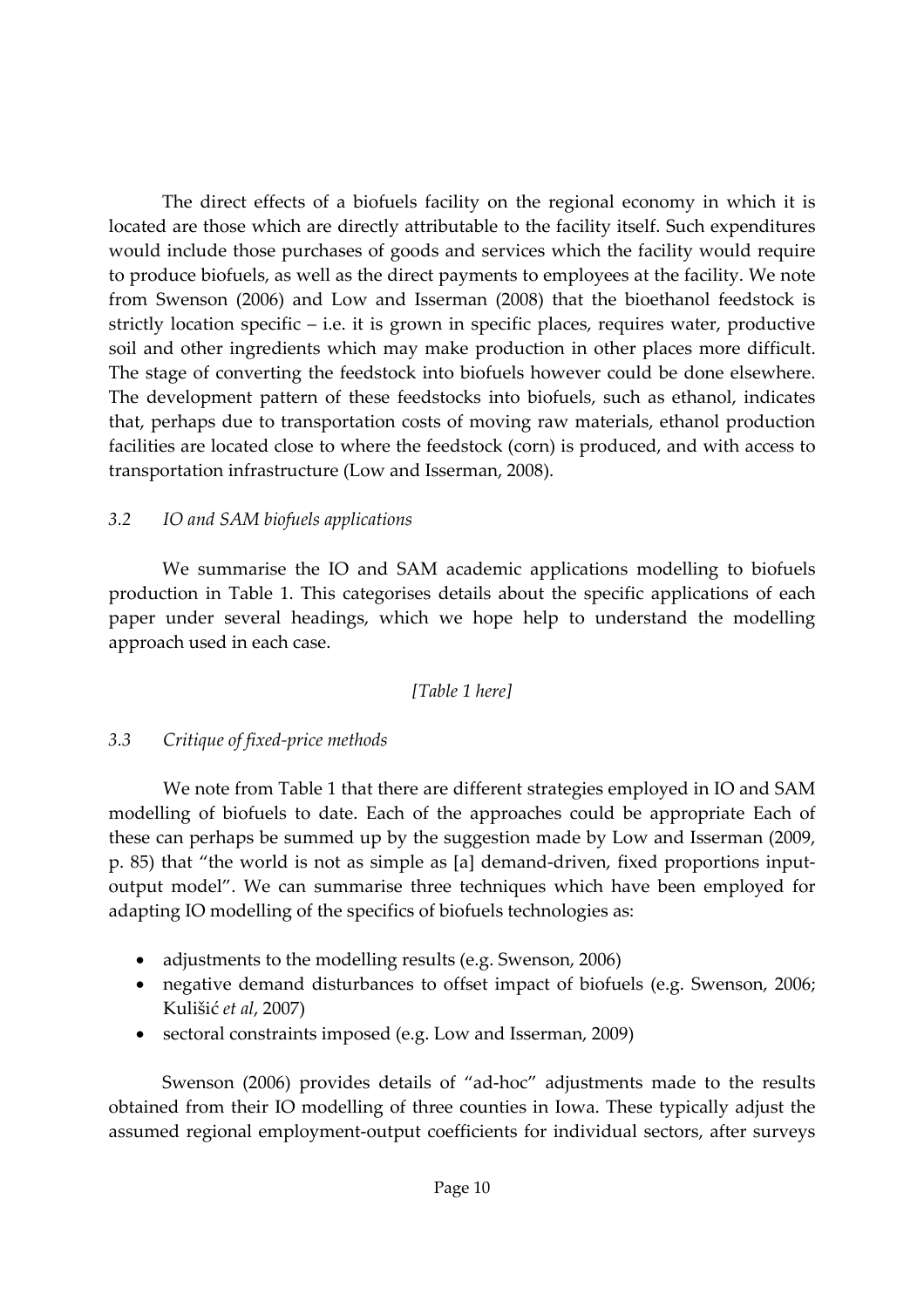with suppliers of those commodities purchased by ethanol plants. It is in the utilities sectors – gas supply, water, and electricity – that large employment boost are predicted. Swenson (2006)'s surveys and interviews found that the modelled response was likely to be an overstatement. Suppliers to the biofuels facility responded that perhaps between zero and thirty per cent of the estimated employment change would be observed in practice. The impact on employment given in Table 1 has therefore taken into account this finding. Swenson (2006) argues that these are "'reality check' adjustments".

Secondly, applications have modelled a negative demand‐shock, alongside the positive boost to demand associated with the biofuels sector. Kulišić *et al* (2007) introduce a negative shock to the final demands for the petroleum sector, which produces indirect and induced negative effects on the economy as a whole. The sum of the positive effects of the biofuels shock and the negative petroleum shock give a net positive effect on Croatian GDP and employment in their example, but there is no reason why the impacts on the sectoral levels should all be positive. For instance, sectors where the biofuels sector has little linkage to, but the petroleum sector relied upon for inputs, could see net output and employment reducing.

One primarily modelling issue under this adjustment would be about the selection of the appropriate scaling of the offsetting demand shock. From the output multipliers reported for the biodiesel sector in Kulišić *et al* (2007) we can calculate that the positive stimulus is equal to a 492 million HRK change in the final demand for the biodiesel sector. The negative impact on output (assuming this due to a change in final demand for the petroleum sector) is due to a change in final demand for that sector of 73.9 million HRK. The difference in final demand changes here could suggest that subsidies for biofuels development are predicted to continue alongside the expansion in the sector. Alternatively, the smaller negative demand for petroleum products could be explained if a large amount of the expenditure on diesel in Croatia is on imported products. Switching to locally produced biodiesel, instead of imported diesel, would give this positive net economic impact to the Croatian economy.

Swenson (2006) input a negative shock to the grain sector in their model such that the output of the grain sector does not increase. While this is a shock to final demand, which will in fact produce (negative) indirect and induced effects, a more general use of the IO system to impose output constraints is the third category of adjustments we consider.

A third adjustment approach – similar in theory to what Swenson (2006) attempts – is to assume that the output of specific sectors is supply constrained, and so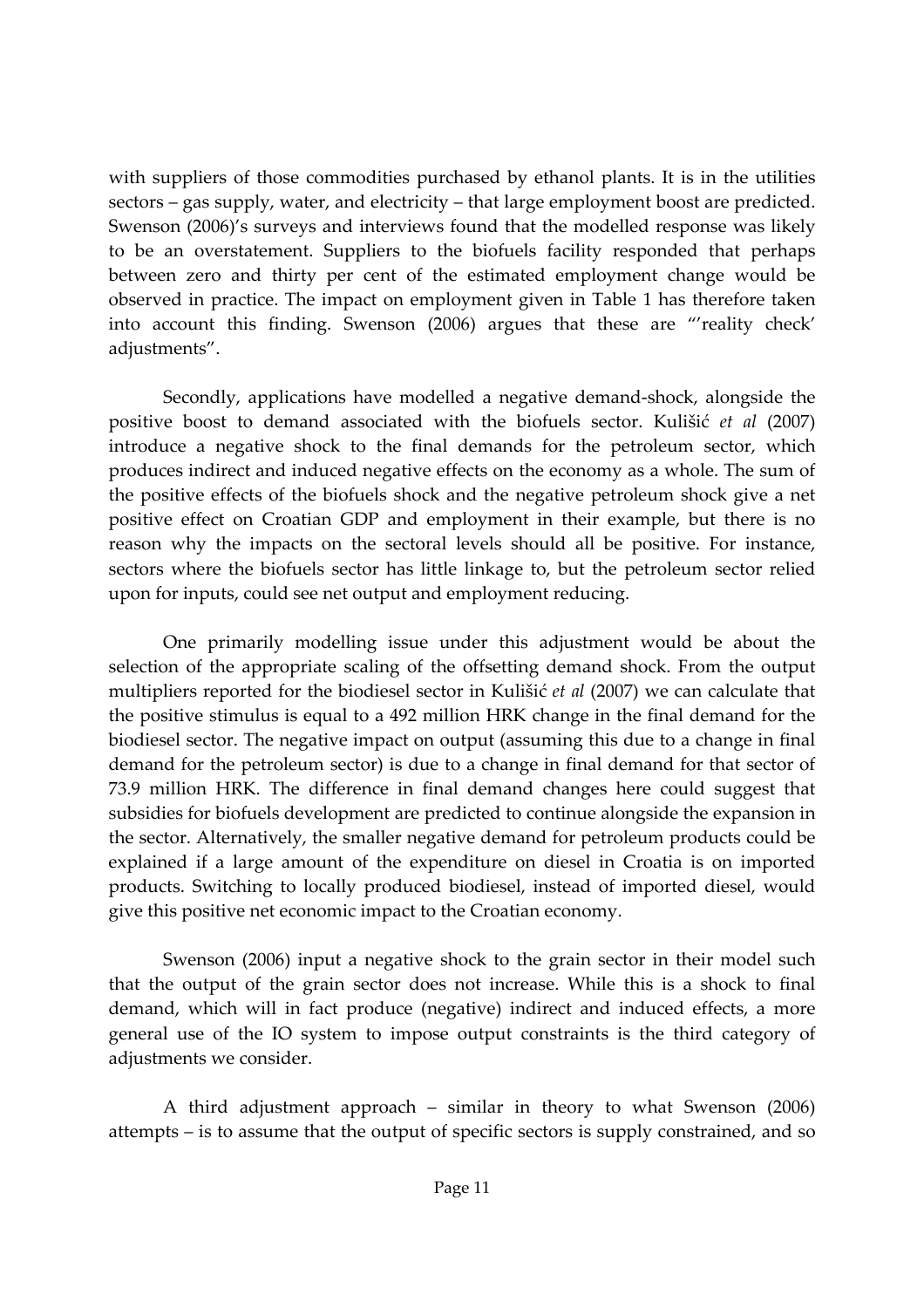cannot adjust to increased demand. This would in practice be equivalent to assuming that the necessary demands can be met by increased imports, rather than from local (supply constrained) sectors. Rather than a negative demand calibrated to achieve no change in output for sectorally constrained sectors, Low and Isserman (2009) impose a technical coefficient of zero for the new biofuels sector's purchases from the corn sector which they assume to be supply constrained. This "prevents new local corn production as a result of the ethanol plant's demand" (Low and Isserman, 2009, p. 83).

A more general version of this procedure is described in Steinback (2004) where, rather than final demand for sectors being exogenous, and output endogenous, the final demand for supply constrained sectors can be made endogenous. Changes in the outputs of sectors can thus be modelled with those supply constrained sectors output remaining constant, but their final demand adjusting. In a bioethanol application, this would be in essence assuming that, rather than producing additional corn, regional corn output is fixed, so increased demand for local corn as inputs to biofuels production would divert corn from sales to final demands (with, for instance, lower exports).

Within SAM modelling, Thorbecke (1998, p. 306) discusses the use of "constrained multipliers" in estimating the impact of exogenous demand changes when output constraints exist (and are known). He writes,

> *"many analysts believe that the assumption of excess capacity an unused resources is unrealistic when applied to the agricultural sector of many regions of developing countries. In such instances, it is posited that demand increases alone are inadequate in bringing forth more than a marginal agricultural output response."*

The solution is to estimate the sectoral capacity (i.e. output) constraint for any constrained sector, and then apply the sectoral (SAM) multiplier for output increases up to the constraint, and then the "mixed multiplier" for demand changes above this constraint. The final sectoral multiplier would be the sum of the unconstrained multiplier and the mixed multiplier. While it can be argued that many sectors will have some constrained capacity, which is unlikely to be exactly the current level of output – Thorbecke (1998, p. 307) notes that "at the limit, all sectors are supply constrained and the multiplier values collapse to zero. Thus it can be argued that fixed price multipliers represent the upper bound estimates of the likely impact of an exogenous increase in demand".

# **4. Computable General Equilibrium modelling**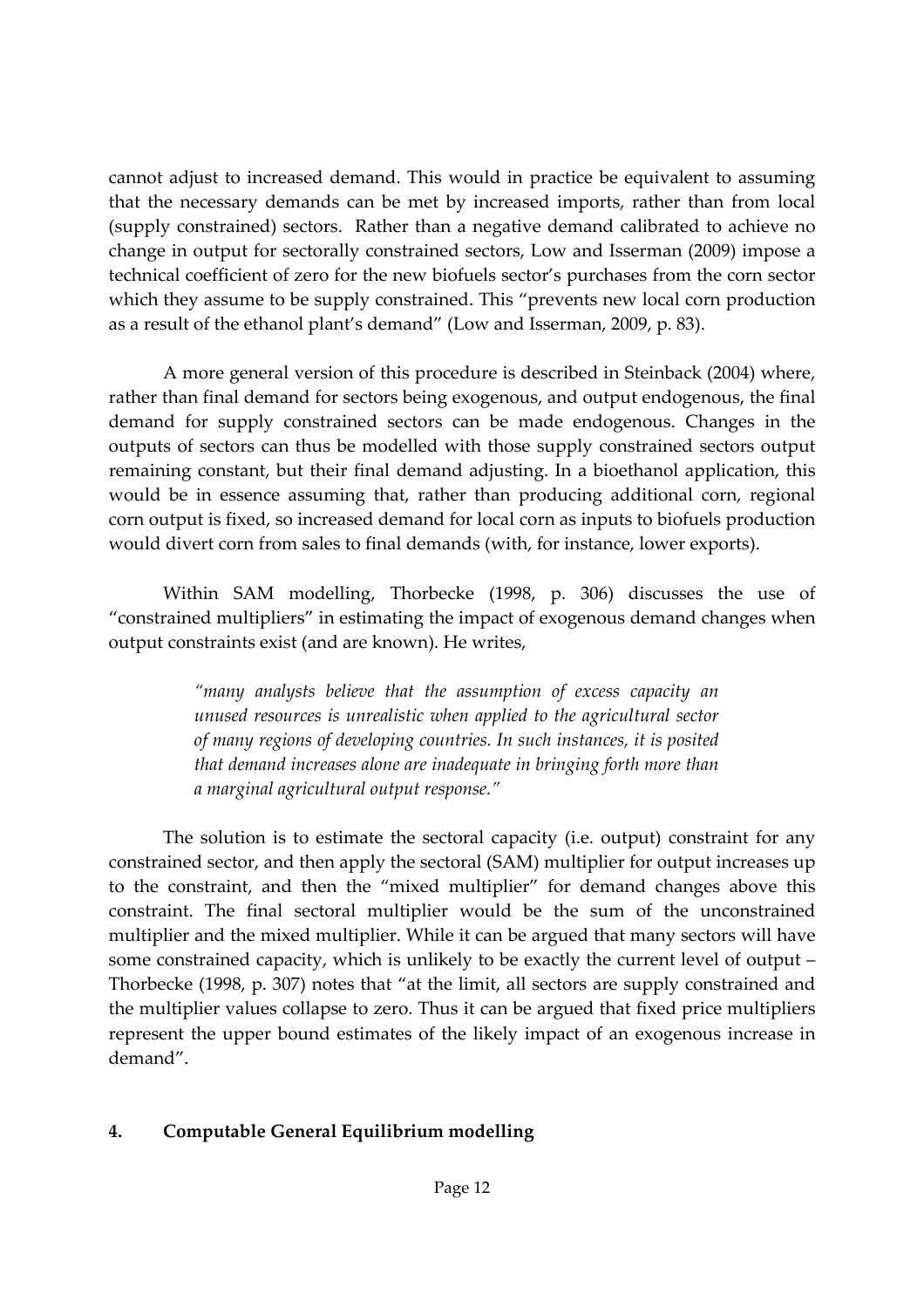### *4.1 CGE description and methods*

CGEs are empirical economic models, where the economy of a particular region or nation is parameterised around a set of equations describing the pattern of production, consumption and trade. CGE models are widely applied for regional analysis, but they are not generally dominant in the area: IO analysis may be more applicable since there is not the data at the regional level which would allow a CGE model to be constructed. The nature of production, consumption and trade, in the economy described by a CGE model is largely down to the discretion of the modeller of that economy. Loveridge (2004, p. 310) notes that "production is modelling with standard economics non‐linear production functions such as Cobb‐Douglas or constant elasticity of substitution production functions". Such models have developed quickly since the early 1980s, largely as a result of the increased computing power allowing empirical solutions to be found where previously the computation of solutions would be a time-consuming task (Shoven and Whalley, 1992). Models can be configured for *n*sectors, *m*-regions, and with *k*-transactor groups. Vargas *et al* (1999) summarise CGE modelling methods for the regional economy.

The base dataset describing the nature of production, consumption and trade is often a Social Accounting Matrix. Typically, CGE models are calibrated to the benchmark period dataset (Partridge and Rickman, 2008) which assumes that the initial dataset represents an equilibrium state for regional economic activity, and counterfactual simulations can be compared to this equilibrium state. Calibration has been criticised as being inferior to econometric estimation of each variable (McKitrick, 1998), however this would require a huge amount of time series data for every variable, which are often not available at the regional level. Partridge and Rickman (2008) note that any assumed elasticities or model closures used in the specification of the models which are not econometrically estimated can be subject to sensitivity analysis of model results to show the importance of key assumptions.

One key area of difference between the range of CGE models that exist and IO and SAM modelling is in the structure of production. Loveridge (2004) identifies the use of hierarchical production functions in which inputs to each sector are substitutable in response to changes in the relative prices of inputs. The structure of the potential substitutes are set out by the modeller in stated production functions, which are often, but not always, common across all production sectors. The AMOSENVI model for instance (Allan *et al*, 2007) uses a KLEM production function in which where capital (K), labour (L), energy (E) and materials (M) are combined by all production sectors – at various points of a hierarchical production function – to produce sectoral gross output.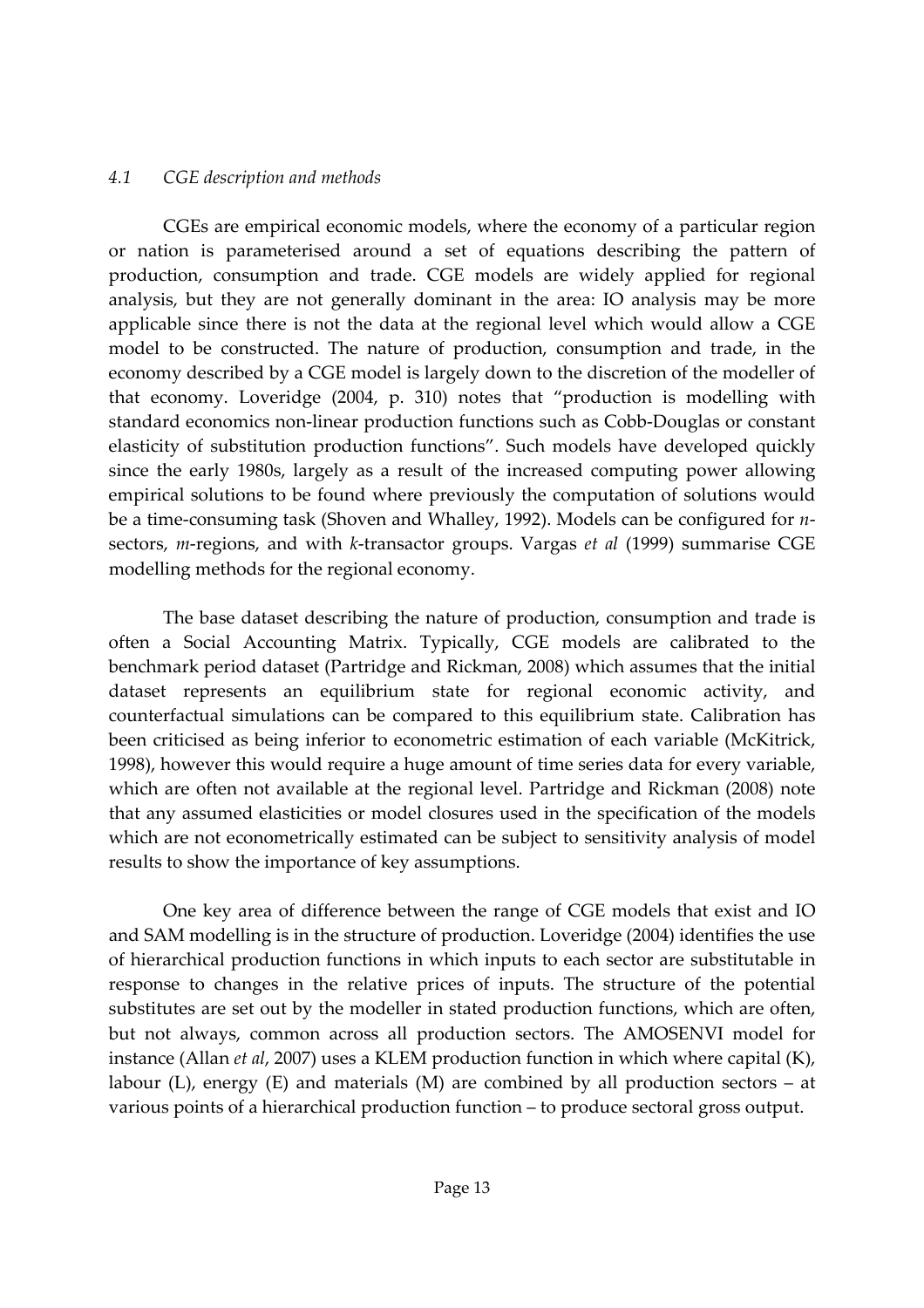The modelling of regional factors of production can be crucial for the results of a CGE model. This is arguably more important for a regional than national CGE model as, at the regional level, the labour market is more flexible – i.e. workers typically face lower costs to move between different regions of the same nation, than between nations.

# *4.2 Approaches for modelling bioenergy in CGE models*

Kretschmer and Peterson (2010) identify three alternative approaches in the CGE modelling of biofuels. Firstly, some authors have adopted an "implicit approach" in which they avoid "an explicit modelling of bioenergy production technologies but instead prescribes the amount of biomass necessary for achieving a certain production level. Dixon *et al* (2007) model the US economy and examine what happens to economic activity when 25% of crude oil inputs are replaced by biomass. In practice, this makes the "underlying assumption needed to achieve identical per unit costs of the two technologies is a 33% reduction in the cost of producing biofuels between 2004 and 2020. Kretschmer and Peterson (2010, p. 678) note that this approach is "elegant" in that it circumvents many problems and doesn't require additional data work, however:

"the underlying assumptions on the development of production costs of biofuels are rather strong and optimistic: they are not motivated by engineering studies but simply assume the cost reduction necessary to reach a 25% share of biofuels without government support".

The "implicit approach" thus shows the necessary cost developments to reach a target, and the economic implications of such a scenario. It cannot show the welfare implications of government support or the optimal role of biofuels for GHG mitigation (Kretschmer and Peterson, 2010). A more detailed version of the "implicit approach" is used by Banse *et al* (2008), but it also does not explicitly model the production sector.

The second approach uses a "latent technologies" approach to establish bioenergy technologies which are not active in the base year of the model but can become active in time, or in alternative scenarios. Kretschmer and Peterson (2010, p. 680) describe latent technologies as "production technologies that are existent but not active in the base year of the model since their production is not profitable". The modeller thus requires information on the input and cost structures of the technology, as well as the markup between production costs and the costs of substitutes to the latent technologies. Such an approach has been used by Boeters *et al* (2008) and Kretschmer *et al* (2008) to model the 10% EU biofuel target for 2020 using first‐generation technologies. Reilly and Paltsev (2007), Gurgel *et al* (2007) and Melillo *et al* (2009) apply the "latent technologies" method to second generation – cellulosic – biofuels.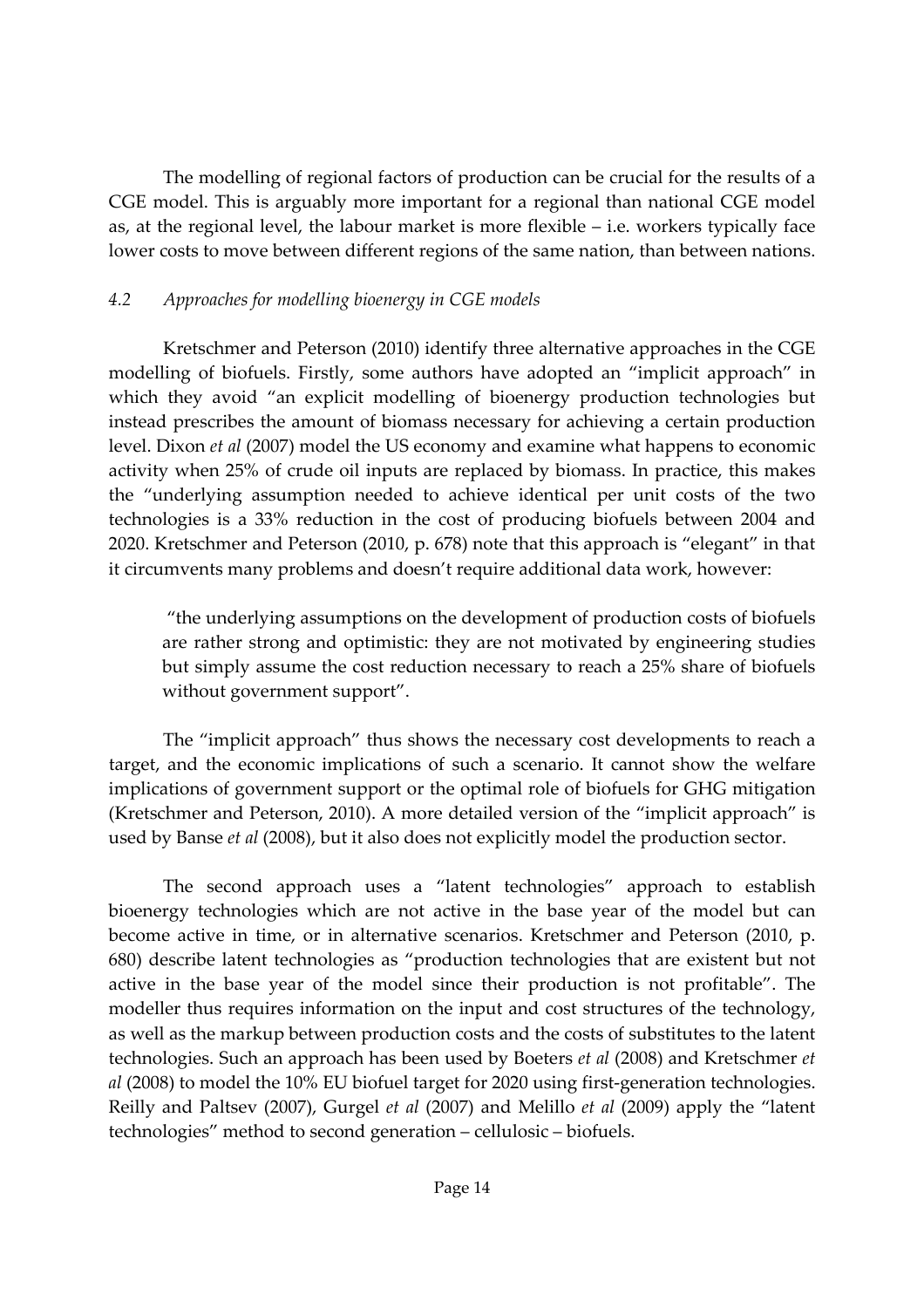The final approach is to disaggregate the bioenergy production sectors directly from the SAM for the region/nation model. Kretschmer and Peterson (2010, p. 682) note that "this can be considered to be the most promising future approach… which should become increasingly feasible as more extensive and more reliable data on the growing biofuels sector become available". Disaggregation of the biofuels production sector has been attempted by Taheripour *et al* (2007), Taheripour *et al* (2008) and Taheripour *et al* (2009). Where there is limited production at the moment, the GTAP databases used by these approaches introduces "negligibly small production levels into the database" (Kretschmer and Peterson, 2010, p. 682), inputs to production by ethanol and biodiesel production facilities in each nation, while trade in ethanol is also estimated (biodiesel is assumed to be consumed domestically in these applications).

These disaggregated databases can therefore be used for modelling the impact of policy and non‐policy changes and a wide number of applications of this have been made over the very recent past (for instance Birur *et al*, 2008; Hertel *et al*, 2008; Taheripour *et al*, 2008; Britz and Hertel, 2009). In comparing the three approaches employed to modelling bioenergy, Kretshcmer and Peterson (2010) summarise their strengths and weaknesses. These are given in Table 2.

#### *[Table 2 here]*

#### **5. Discussion**

Having seen the range of applications in the sections above, here we summarise the appropriateness of fixed price (IO/SAM) and more general CGE models to explore the economic impacts of biofuels on a regional economy. A number of commentators have drawn attention to the practicalities of the assumptions necessary for IO modelling and their relevance in biofuels modelling. The literature critiquing biofuels modelling (for instance, Swenson, 2006, Swenson, 2007, Swenson, 2008, and Low and Isserman, 2009) has neatly illustrated many of the practical weaknesses in using fixed price modelling for ethanol development in the US. Many of the issues identified in these papers may apply to some regions, but other issues might be of secondary importance for some. This literature has, however, not attempted to broaden these lessons to other regions. There is a small literature summarising the limitations of assumptions in regional IO and SAM modelling (for instance, Koh *et al*, 1992; West, 1995), and the appropriateness of CGE modelling for regional economic development (e.g. Partridge and Rickman, 1998 and Partridge and Rickman, 2008). In this section we attempt to apply these limitations of IO, SAM and CGE modelling to the specific case of regional modelling of biofuels.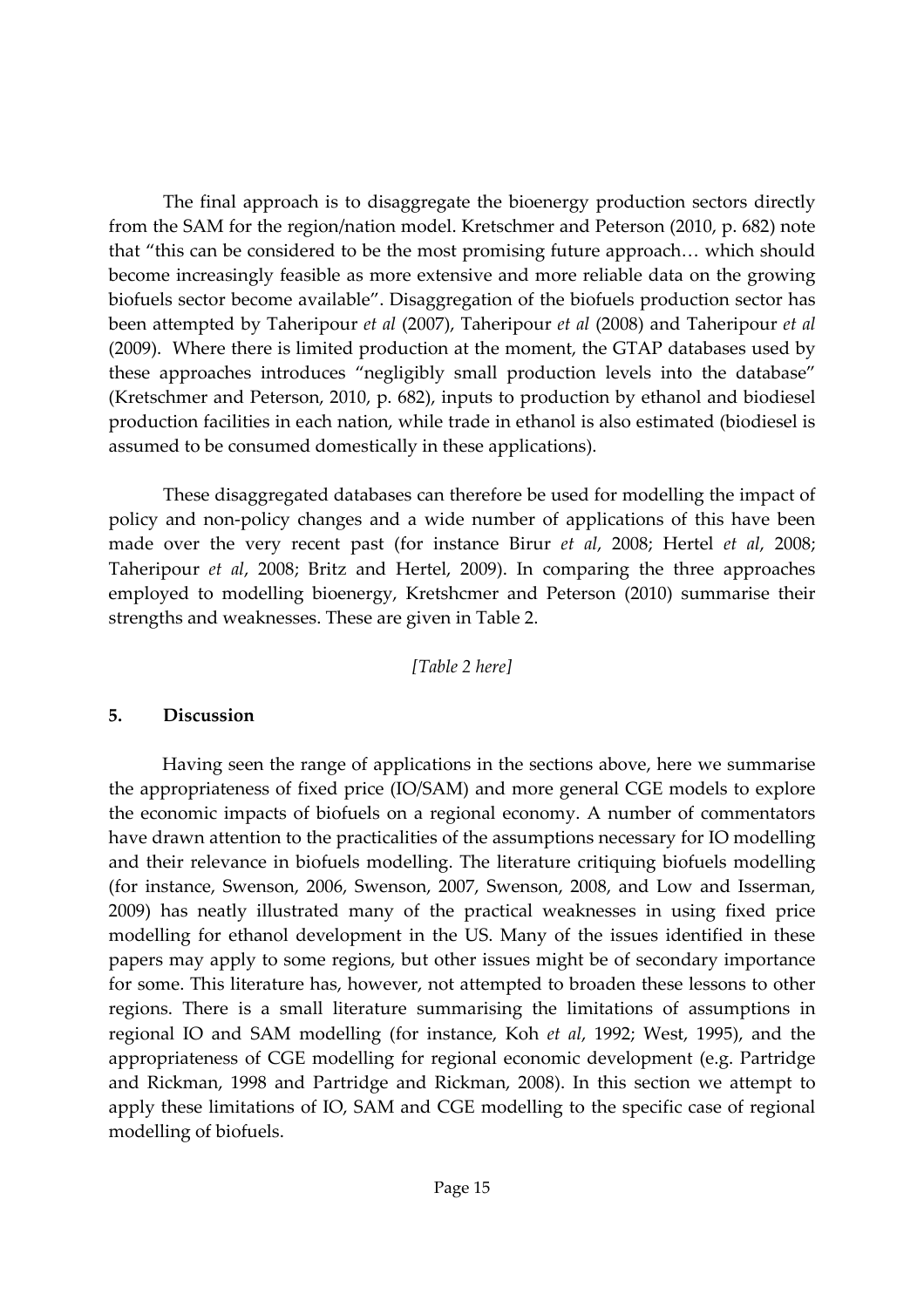West (1995) identifies some of the characteristics of the models and the assumptions employed in conventional IO (and SAM) demand‐driven modelling, as well as the assumptions made in each case under CGE modelling approaches. This forms the basis for the comparison of model characteristics shown in Table 3.

# *[Table 3 here]*

IO and SAM modelling will typically include linear functions, and assume fixed technical coefficients in production. As Swenson (2006) makes clear, this assumes that the average and marginal impacts of demand changes on inputs are the same. That paper argues that the specific nature of intermediate inputs to ethanol in the US – particularly utilities (e.g. gas, water, electricity) – makes this assumption over restrictive. The marginal response to a change in demand in these sectors is likely to be quite different to the estimated average. High capital intensity, and sunk investments in grid infrastructure will mean that for given changes in inputs there will be less than proportional increases in the production of these inputs.

CGE models on the other hand, in which all inputs to production are modelled together, would typically allow for the input mix to be sensitive to relative prices, and so adjust. The elasticities of substitution in production for each sector will be specified in advance – although econometric estimation of all values in the model is atypical. This would perhaps be an example of a case where assumed production functions would most appropriately not be identical for each sector.

In general, as we have seen, regions where biofuels production could compete with food supply, or other existing users of suitable land for biofuels, we would not expect that, other things being equal, introducing biofuels production would be met by increased use of land. Other factors of production in a regional economy (e.g. labour and capital) could be appropriately assumed to be variable over the long-run, as they might respond to price differences through the attraction of labour (migration) or capital (investment). At the regional level land supply will be a binding constraint. Modelling of biofuels should therefore take care to appropriately consider the availability of factors of production, something that CGE models forces the modeller to make explicit and model consistently.

This is not to say that there are not approaches using IO or SAM which can get around the non‐availability of additional land. Low and Isserman (2009) show how constraining supply of grain at the regional level can be done, with the effect on regional economic activity likely to be reduced significantly (indeed, much of the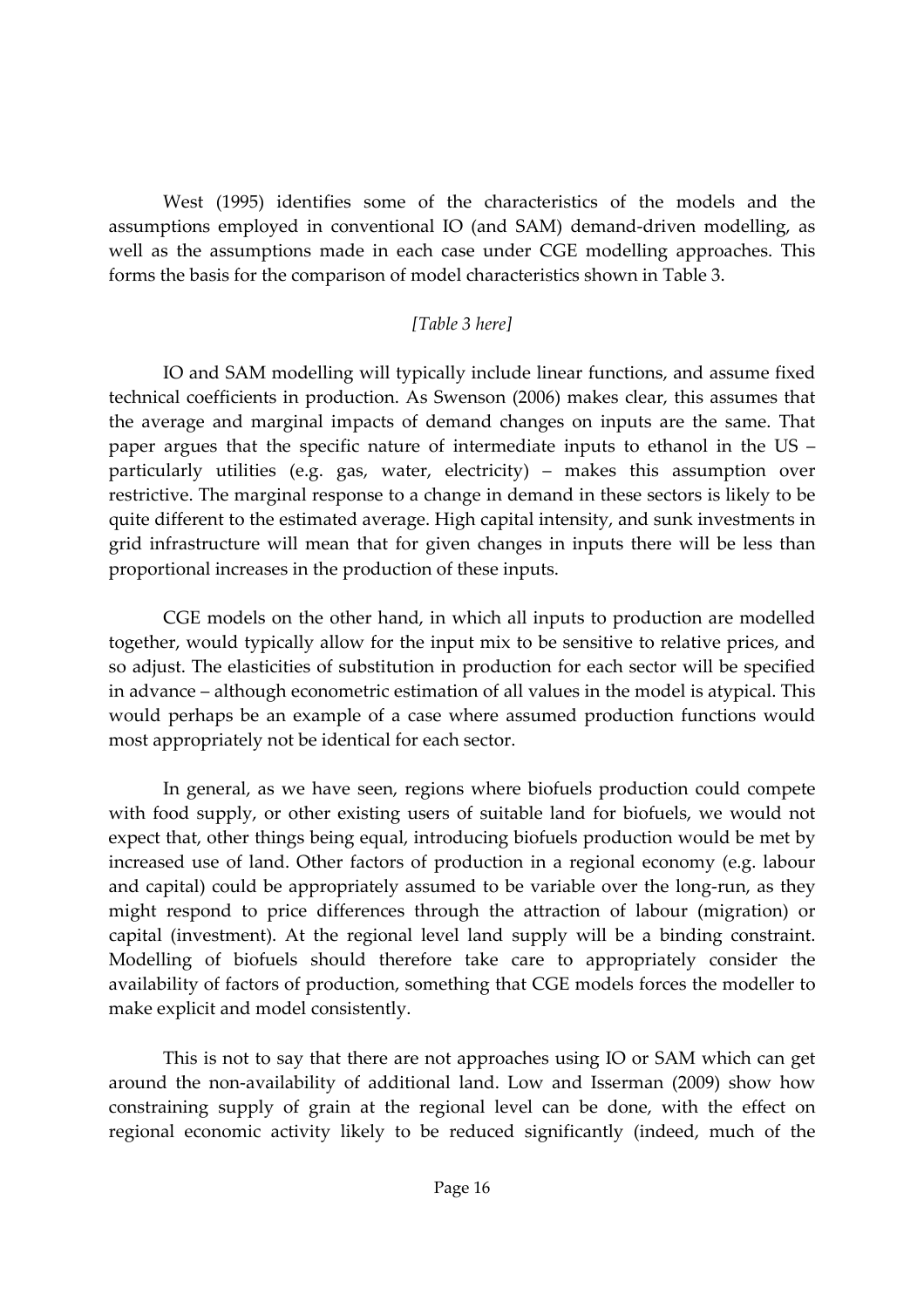additional employment estimated by Urbanchuck (2007) and criticised in Swenson (2007), comes from assuming that the agriculture sector which produces the feedstock used in biofuels production can expand without limits). Alternatively, some regions may not be constrained in the supply of available land, so new biofuels production is either using neglected land (e.g. as in Kulišić *et al*, 2007) or where there may be less constraints on land being sourced (e.g. Cunha and Scaramucci, 2007).

There is a secondary question as well. If supply constraints are a feature of the regional economy – for instance, through the lack of available land – where will this feed in to the maximum available output for each sector? Low and Isserman (2009) and Swenson (various years) consider that the output of the grain producing sector is fixed at its initial level. Such an assumption could be correct – in developed farming regions it is perhaps possible that major efficiencies in agricultural production have been largely exploited – but it is not necessarily true, and may not be so particularly for developing regions. SAM multipliers can be estimated where sectoral output constraints are known in advance (e.g. Thorbecke, 1998), but the constraints are necessarily imposed by the modeller.

Partridge and Rickman (2008) argue that nested production functions for industries would include intermediate goods (materials in the KLEM model described above), capital, labour (separately identified as high‐ and low‐skilled) and land. Land, in the model they outline, substitutes at the first tier of the primary factors of production with a relatively low elasticity of substitution. The supply of land in their model is allowed to respond positively with its rate of return, allowing for land in use to expand (or contract) in response to changes in demand. They allow land to be useable across industries in the region, but the rate of elasticity between industries "should be small" (Partridge and Rickman, 2008, p. 10). Developed land therefore moves in use between different sectors in response to the return on land in each sector, and in equilibrium the price of land in each sector are equal. Their suggestions offer a useful guide to how land could appropriately be considered in regional CGE models.

Looking at the specific modelling of biofuels, Kretschmer and Peterson (2010) argue that CGE models are well suited due to their "encompassing scope": "such a modelling framework unveils direct and indirect feedback effects of certain policies or shocks across sectors and countries". Global, multi‐regional CGE models particularly, "cover the whole world economy disaggregated into regions and countries as well as diverse sectors of economic activity" (Kretschmer and Peterson, 2010, p. 674).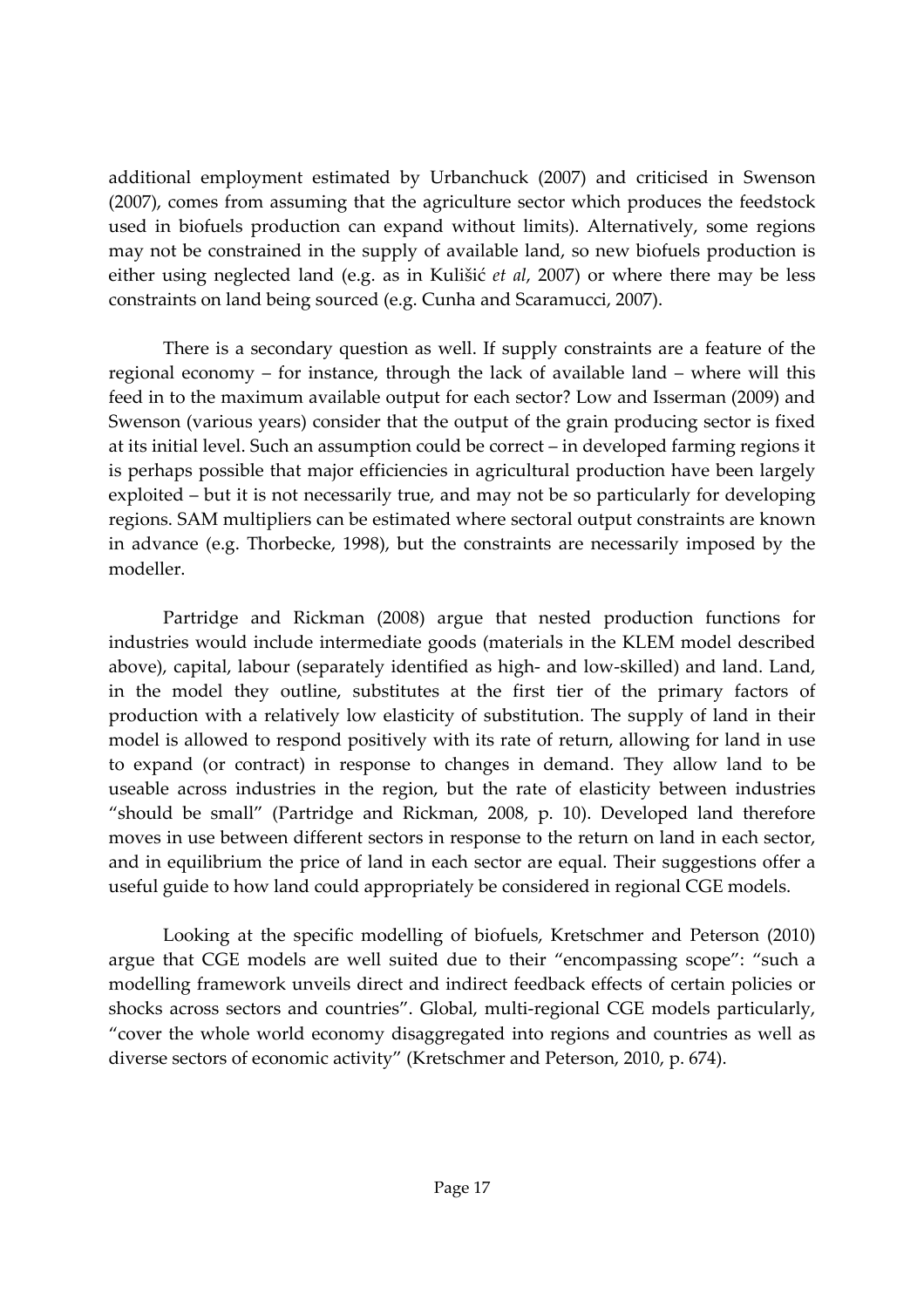Kretschmer and Peterson (2010, p. 675) identify four "general issues that are relevant for all approaches to model bioenergy and that greatly affect the results of… CGE models" the modelling of bioenergy. Two key ones<sup>7</sup> are:

- The modelling of land use
- Land use change

Given the requirement (of existing generations of biofuels) for land on which to grow the feedstocks, and competition from existing agricultural use of that land, it is vital that land as a factor of production is modelled in an explicit way. A number of alternative treatments for land exist. Firstly, land can be modelled as a homogenous factor of production available to the agriculture sector that is fixed in supply (for instance Dixon *et al*, 2007; Kretschmer *et al*, 2008). Secondly, land can be modelled using a constant elasticity of transformation (CET) formulation in which land used in different sectors can be changed to serve other sectors, with the ease of transforming land between sectors represented by the chosen elasticity of transformation. (Kretschmer and Peterson (2010) identify Hertel and Tsigas (1988) as the first use of a CET for land into a CGE model). The CET approach is adopted by Boeters *et al* (2008) and Keeney and Hertel (2009). Clearly, the chosen CET for land is crucial, and can be found from available econometric evidence or tested by using sensitivity analysis to show the importance of the estimate chosen (e.g. Boeters *et al*, 2008). A third option is to "nest" levels of land use within a CET framework. Banse *et al* (2008) adopt this approach, as well as incorporating a "land supply curve" which "models the relationship between land supply and land rental rate for each region and captures the idea than increased feedstock demand will have a larger impact on rents in land‐scarce countries… which influences local biofuel production costs and hence their competitiveness" (Kretschmer and Peterson, 2010, p. 676). A final option – adopted by Gurgel *et al* (2007) and building on the work of Reilly and Paltsev (2007) is to model different five types of land and assume that when land is switched between uses it takes on the productivity of that land type.

Land use change, and its incorporation in CGE models, is also crucial for the results of these models of new bioenergy technologies. Kretschmer and Peterson (2010, p. 676) argue that "direct and indirect land use change is probably the most significant factor for the overall greenhouse gas balance and thus the environmental impact of biofuels". Land use changes such as converting high carbon storage land areas, such as forests, into cropland to grow energy crops, can actually increase the amount of carbon in the atmosphere rather than reduce it.

<sup>7</sup> They also include Biofuel trade, and Biofuel by-products.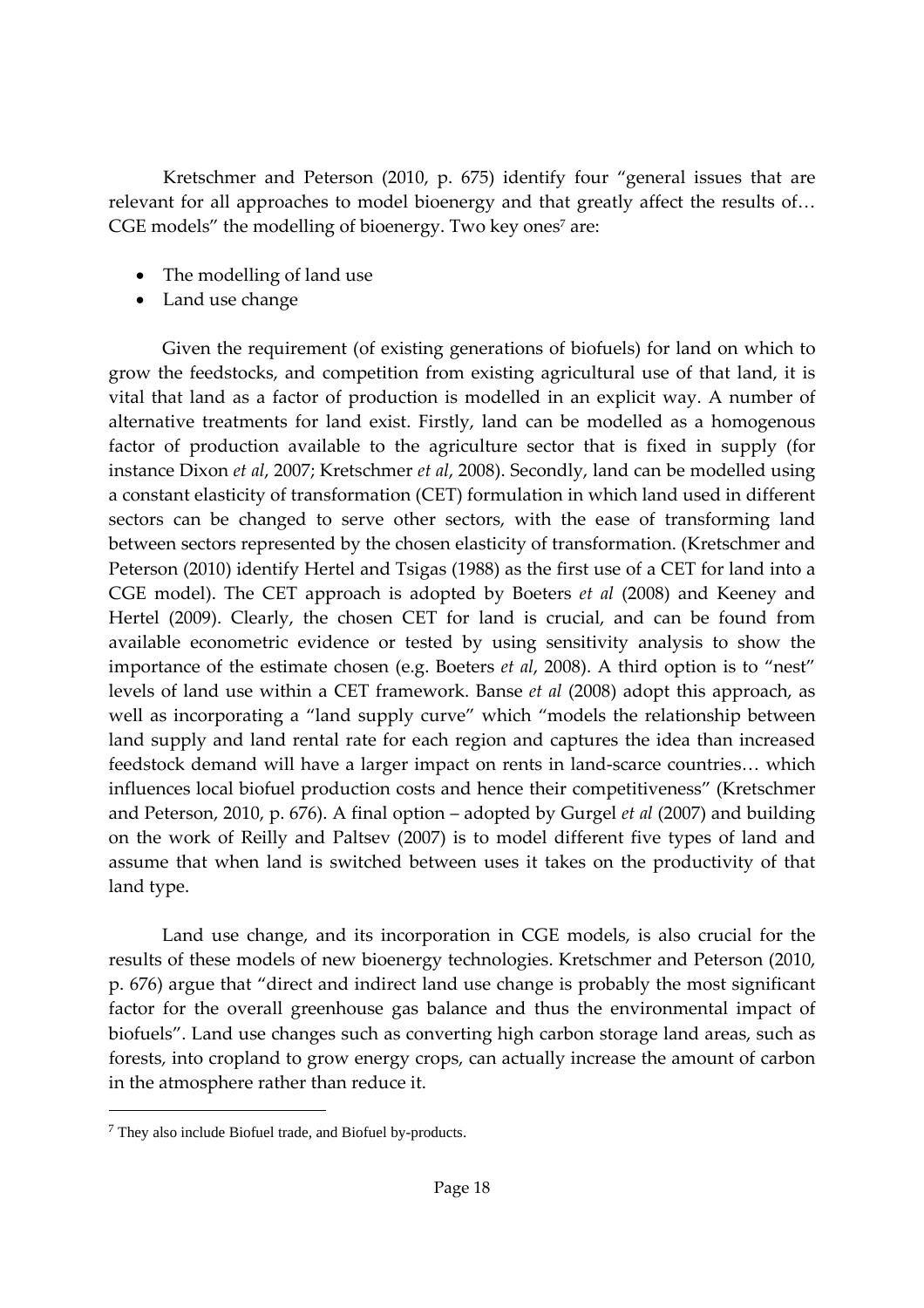#### **6. Conclusions**

This paper has described Input‐Output (IO), Social Accounting Matrix (SAM) and Computable General Equilibrium (CGE) modelling and review applications of these methods to the regional economic impact of biofuels developments. Further, we have detailed some of the strengths and weaknesses of each of these approaches for application to the biofuels industry.

The IO and SAM approaches examine the embeddedness of biofuels production into the regional economy, and employ "multipliers" to show either the impact of changes to existing biofuels sectors (if applicable), or the possible impact of new biofuels production locating in the region. It is vital for the modelled economic impact what is assumed about the response of production in other sectors across the region. These models are particularly appropriate where there are unemployed resources in the region. Sectors which are believed to be "supply constrained" can be modelled in such a way as to ensure that their output does not increase in line with biofuels production. SAM modelling employs similar assumptions, however is more complete in its coverage of every transaction in a region, rather than those linked solely to regional production activities. A useful extension of the SAM models has show how these can be used to accommodate the additional impact on a regional economy of any income (i.e. profits) retained locally through ownership. Such income would typically not be captured by IO models (see Allan *et al*, 2010) and this provides a useful addition to the regional modellers' toolkit.

While land is not always incorporated in many CGE models, recently modellers have increasingly turned their attention to biofuels development, which forces the explicit specification of land, and its substitutability, as a factor of regional production. Such models, with an active supply‐ as well as demand‐side, can also avoid some of the potential drawbacks of "demand‐driven" IO and SAM modelling. Biofuels development to date has been argued to have impacts on land prices, land use and food prices (e.g. Mitchell, 2008). CGE models, in which such prices and land use are able to respond to market signals may provide a "more plausible" modelling strategy than IO and SAM methods. Extensions to conventional IO and SAM multiplier modelling – such as "constrained multipliers" (Thorbecke, 1998) do offer some possibility for salvation of these techniques. In some circumstances, however, for example where there are limited supply constraints on factors of production, or where fixed technical coefficients may be representative of the response of production sectors, fixed price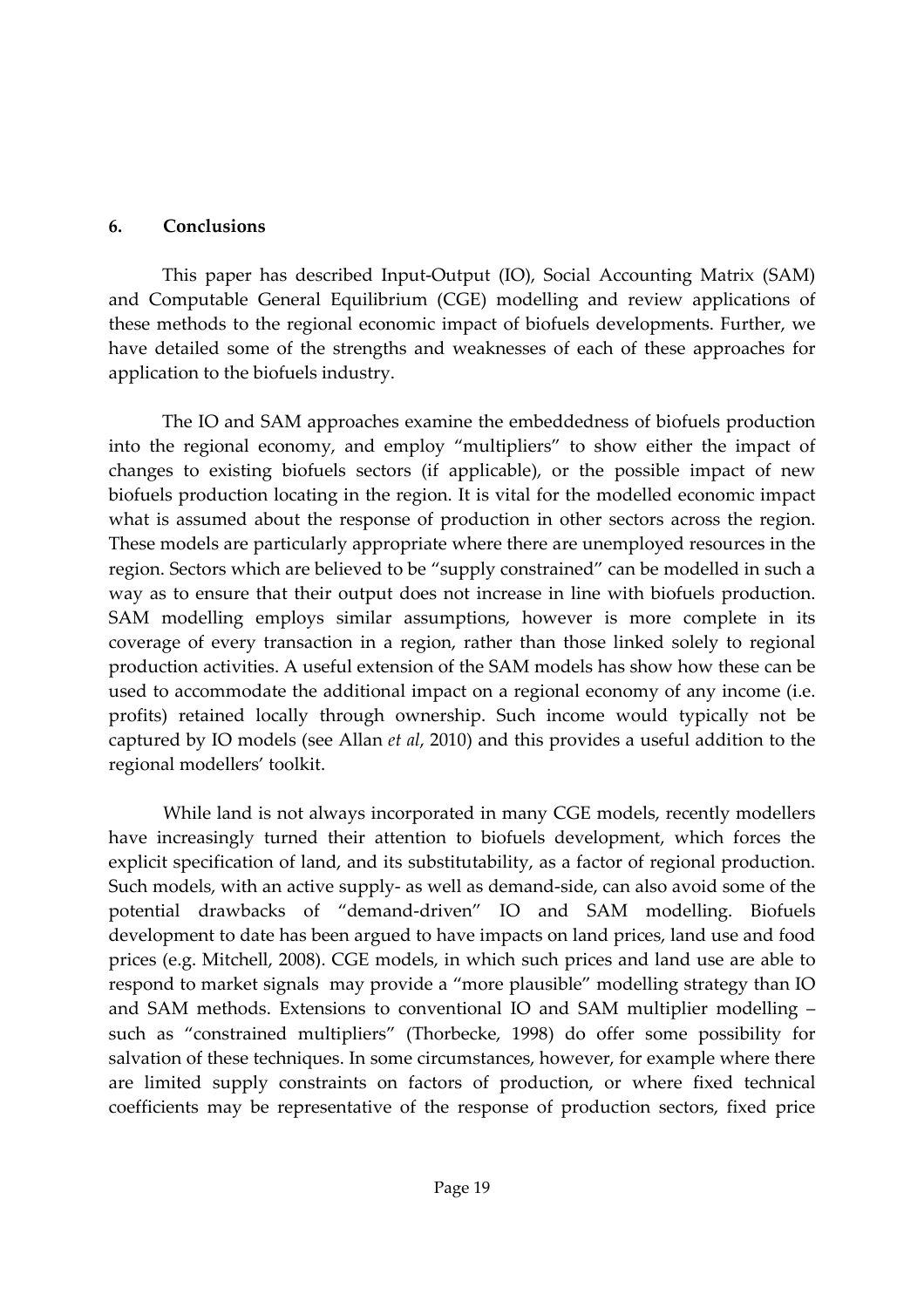methods may be appropriate. We conclude by noting that models should be selected which are appropriate for the specific application.

### **Acknowledgements**

The author acknowledges funding from the EU InterReg IVA programme managed by the Special EU Programmes Body through the "BioMara ‐ Sustainable fuels from marine biomass" consortium. The author is extremely grateful for comments and suggestions from Kim Swales and Peter McGregor (both University of Strathclyde), as well as comments from Christa Jensen (Regional Research Institute, West Virginia University) and participants at the Southern Regional Science Association conference, Washington D.C., March 2010.

# **References**

- ADAS UK Ltd. (2008), "Critique of Searchinger (2008) and related papers assessing indirect effects of biofuels on land‐use change", A study commissioned by AEA technology as part of the Gallagher Biofuels Review for Renewable Fuels Agency, Department for Transport, 12<sup>th</sup> June 2008.
- Ajanovic, A. (2010), "Biofuels versus food production: Does biofuels production increase food prices?", *Energy*, in press. doi:10.1016/j.energy.2010.05.019.
- Allan, G.J., Hanley, N.D., McGregor, P.G., Swales, J.K. and Turner, K. (2007), "The impact of increased efficiency in the industrial use of energy: A computable general equilibrium analysis for the United Kingdom", *Energy Economics*, Vol. 29, p. 779‐798
- Allan, G.J., McGregor, P.G. and Swales, J.K. (2010), "The Importance of Revenue Sharing for the Local Economic Impacts of a Renewable Energy Project: A Social Accounting Matrix approach", *Regional Studies*, forthcoming*.*
- Banse, M., van Meijl, H., Tabeau, A. and Woltjer, G. (2008), "Will EU biofuel policies affect global agricultural markets?", *European Review of Agricultural Economics*, Vol. 35, No. 2,p. 117‐141.
- Birur, D.K., Hertel, T.W. and Tyner, W.E. (2008), "Impact of biofuel production on world agricultural markets: a computable general equilibrium analysis", GTAP working paper No. 53, Centre for Global Trade Analysis, Purdue University, West Lafayette, USA.
- Blair, P.D. (1979), *Multiobjective regional energy planning*, Martinus Nijhoss, Boston, Massachusetts.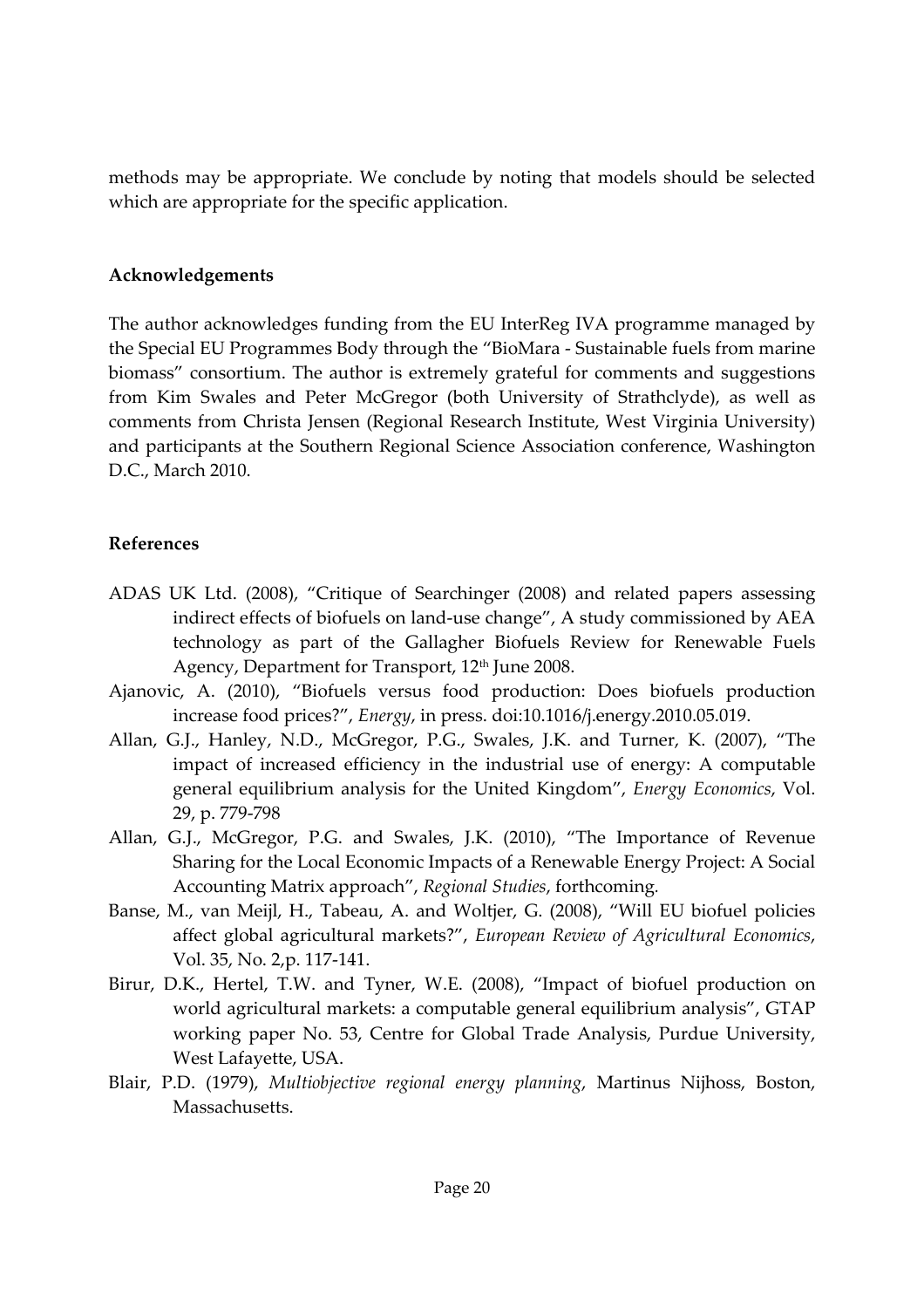- Boeters, S., Veenendall, P., van Leeuwen, N. and Rojas‐Romagoza, H. (2008), "The potential for biofuels alongside the EU-EUS", Paper presented at the 11<sup>th</sup> annual GTAP conference, Helsinki, Finland.
- Britz, W. and Hertel, T. (2009), "Impacts of EU biofuels directive on global markets and EU environmental quality: an integrated PE, global CGE analysis", Integrated Assessment of Agriculture and Sustainable Development, 10‐12 March, Egmont an Zee, The Netherlands, p. 144‐145.
- Casler, S. and Hannon, B. (1989), "Readjustment potentials in industrial energy efficiency and structure", *Journal of Environmental Economics and Management*, Vol. 17, p. 93‐108.
- Cunha, M.P. and Scaramucci, J.A. (2006), "Bioethanol as basis for regional development in Brazil: An input‐output model with mixed technologies", Paper presented at European Regional Science Association conference, August 2006, available online at http://www‐sre.wu‐wien.ac.at/ersa/ersaconfs/ersa06/papers/242.pdf
- Dixon, P.B., Osborne, S. and Rimmer, M.T. (2007), "The economy‐wide effects in the United States of producing crude petroleum with biomass", *Energy and Environment*, Vol. 18, No. 6, p. 709‐722.
- European Biodiesel Board (2010), Website of European Biodiesel Board, online at http://www.ebb‐eu.org/
- Fargione, J., Hill, J., Tilman, D., Polasky, S. and Hawthorne, P. (2008), "Land clearing and the biofuel carbon debt", *Science*, Vol. 319, No. 5867, p. 1235‐1238.
- Fraser of Allander Institute (2007), "The economic impacts of the UK sea fishing and fish-processing sectors: an Input-Output analysis", report commissioned by SeaFish Industry Authority, Final Report March 2007.
- Gerber, N., van Eckert, M. and Breuer, T. (2008), "The impacts of biofuels production on food prices: a review", ZEF discussion papers on development policy.
- Giampetro, M. and Mayumi, K. (2010), *The biofuel delusion: The fallacy of large‐scale agro‐ biofuel production*, Earthscan, London.
- Gowdy, J.M. and Miller, J.L. (1991), "An input‐output approach to energy efficiency in the USA and Japan (1960‐1980)", *Energy*, Vol. 16, p. 897‐902.
- Gurgel, A.C., Reilly, J.M. and Paltsev, S. (2007), "Potential land use implications of a global biofuels industry", *Journal of Agricultural and Food Industrial Organisation*, Vol. 5, Issue 2, Article 9.
- Herendeen R.A. and Plant, R.L. (1981), "Energy analysis of four geothermal technologies", *Energy*, Vol. 6,p. 73‐82.
- Hertel, T.W. and Tsigas, M.E. (1988), "Tax policy and U.S. agriculture: a general equilibrium analysis", *American Journal of Agricultural Economics*, Vol. 71, No. 2, p. 289‐302.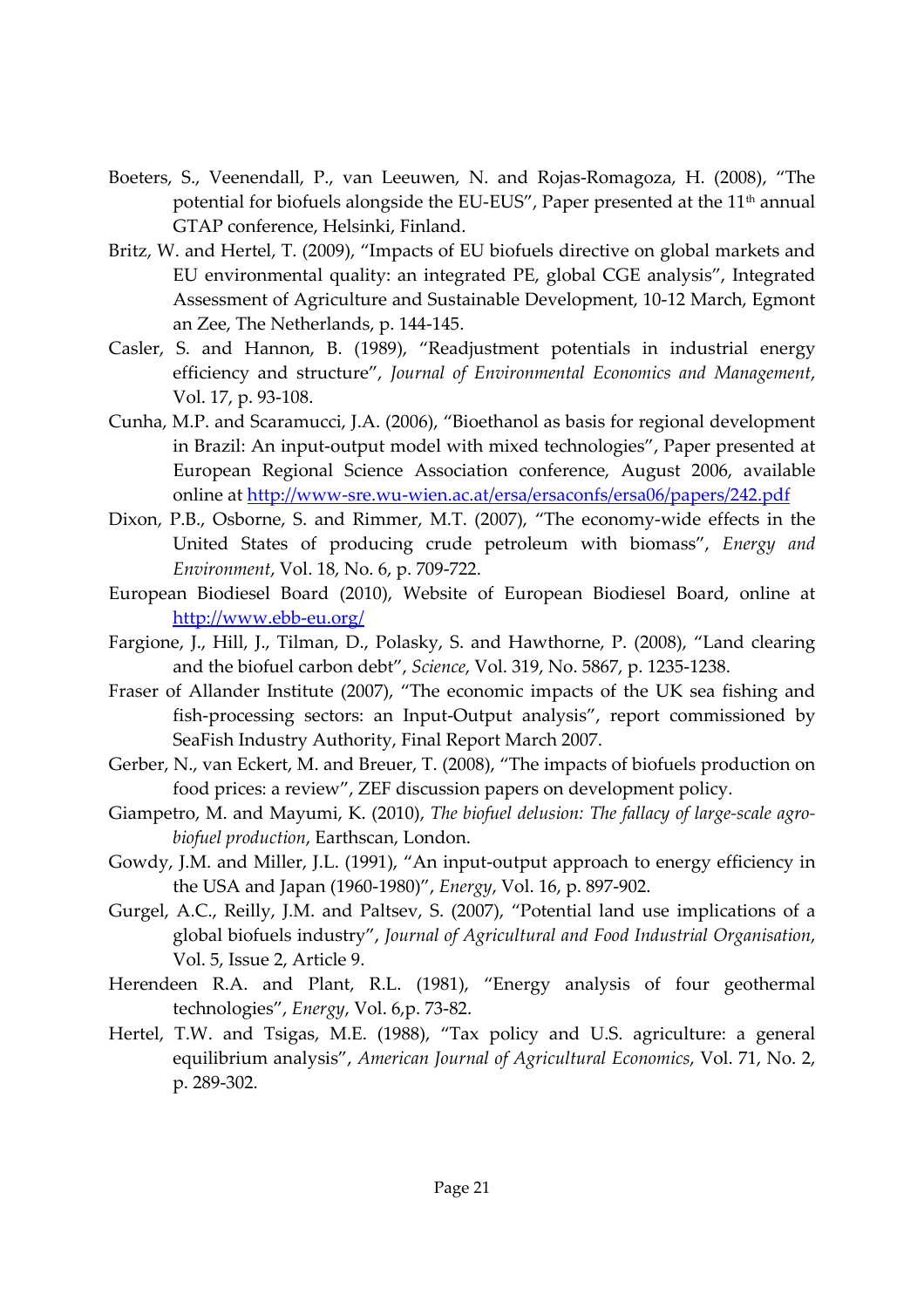- Hertel, T.W., Tyner, W.E. and Birur, D.K. (2008), "Biofuels for all? Understanding the global impacts of multinational mandates", GTAP working paper, No. 51, Centre for Global Trade Analysis, Purdue University, West Lafayette, USA.
- Hodur, N.M. and Leistritz, F.L. (2008), "Economic development implications of a biomaterials industry in North Dakota", Paper presented at the 2008 Growing the Bioeconomy conference, Iowa State University, Iowa, 7<sup>th</sup>-10<sup>th</sup> September 2008.
- Just, J. (1974), "Impacts of new energy technology using generalised input‐output analysis", *Computers and Operations Research*, Vol. 1, p. 97‐109.
- Keeney, R. and Hertel, T.W. (2009), "The indirect land use impacts of United States biofuel policies: The importance of acreage, yield, and bilateral trade responses", American Journal of Agricultural Economics, Vol. 91, No. 4, p. 895‐ 909.
- Koh, Y‐H, Schreiner, D.F. and Shin, H. (1992), "Comparisons of regional fixed price and general equilibrium models", *Regional Science Perspectives*, Vol. 23, p. 33‐79.
- Kretschmer, B, Peterson, S. and Ignaciuk, A. (2008), "Integrating biofuels into the DART model", Kiel Working Paper 1472, Kiel Institute for the World Economy, Kiel, Germany.
- Kretschmer, B. and Peterson, S. (2010), "Integrating bioenergy into computable general equilibrium models – A survey", *Energy Economics*, Vol. 32, p. 673‐686.
- Kulišić, B., Loizou, E., Rozakis, S. and Segon, V. (2007), "Impacts of biodiesel production on Croatian economy", *Energy Policy*, Vol. 35, p. 6036‐6045.
- Loveridge, S. (2004), "A typology and assessment of multi-sector regional economic impact models", *Regional Studies*, Vol. 38.3, p. 305‐317.
- Low, S.A. and Isserman, A.M. (2008), "Ethanol: Implications for rural communities", Paper presented at the American Agricultural Economic Association Annual Meetings, Orlando, Florida, 27<sup>th</sup>-29<sup>th</sup> July 2008.
- Low, S.A. and Isserman, A.M. (2009), "Ethanol and the rural economy: Industry trends, location factors, economic impacts and risks", *Economic Development Quarterly*, Vol. 23, No. 1, p. 71‐88.
- Melillo, J.M., Gurgel, A.C., Kickligther, D.W., Reilly, J.M., Cronin, T.W., Felzer, B.D., Paltsev, S., Schlosser, C.A., Sokolov, A.P. and Wang, X. (2009), "Unintended environmental consequences of a global biofuels program", MIT Joint Program on the Science and Policy of Global Climate Change No. 168, Massachusetts Institute of Technology, Cambridge, USA, January.
- McGregor, P.G., Swales, J.K. and Yin, Y.P. (1996), "A long-run interpretation of regional input‐output analysis", *Journal of Regional Science*, Vol. 36, p. 479‐501.
- McKitrick, R. (1998), "The econometric critique of computable general equilibrium modelling: the role of functional forms", *Economic Modelling*, Vol. 15, p. 543‐573.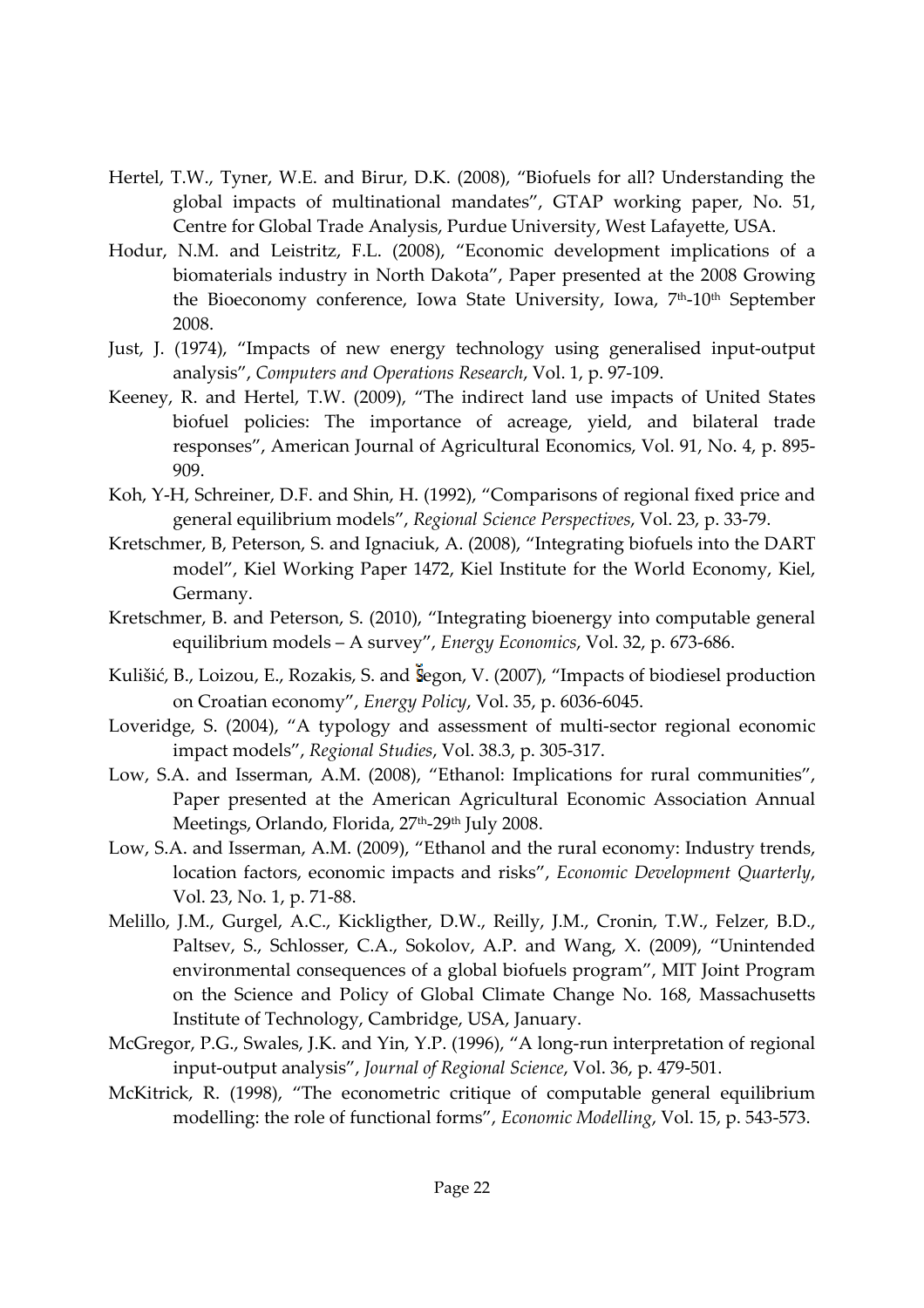- Miller, R.E. and Blair, P.D. (2009), *Input‐Output analysis: Foundations and Extensions* (2nd Edition), Cambridge University Press, Cambridge.
- Mitchell, D. (2008), "A note on rising food prices", Policy Research Working Paper No. 4682, The World Bank Development Prospects Group, July 2008.
- Partridge, M.D. and Rickman, D.S. (1998), "Regional computable general equilibrium modelling: a survey and critical appraisal", *International Regional Science Review*, Vol. 21, p. 205‐248
- Partridge, M.D. and Rickman, D.S. (2008), "Computable General Equilibrium modelling for regional economic development analysis", *Regional Studies*, p. 1‐18. DOI:10.1080/00343400701654236.
- Reilly, J. and Paltsev, S. (2007), "Biomass energy and competition for land", MIT Joint Program on the Science and Policy of Global Climate Change No. 145, Massachusetts Institute of Technology, Cambridge, USA, January.
- Renewable Fuels Association (2010), Website of Renewable Fuels Association, available online at http://www.ethanolrfa.org/
- Searchinger, T., Heimlich, R., Houghton, R.A., Dong, F., Elobeid, A., Fabiosa, J., Tokgoz, S., Hayes, D. and Yu, T.‐H. (2008), "Use of US croplands for biofuels increases greenhouse gases through emissions from land‐use change", *Science*, Vol. 319, p. 1238‐1240.
- Shoven, J.B. and Whalley, J. (1992), *Applying general equilibrium*, Cambridge University Press, New York.
- Schnepf, R. (2006), "European Union Biofuels policy and agriculture: an overview", Congressional Research Service report for Congress, Order number RS22404, 16th March 2006.
- Steinback, S.R. (2004), "Using ready‐made regional input output models to estimated backward linkages effects of exogenous output shocks", *The Review of Regional Studies*, Vol. 34, No. 1, pp. 57‐71
- Swenson, D. (2006), "Input‐Outrageous: The Economic Impact of Modern Biofuels Production", Iowa State University paper, June 2006.
- Swenson, D. (2007), "Understanding biofuels economic impact claims", Department of Economics, Iowa State University, April 2007.
- Swenson, D. and Eathington, L. (2006), "Determining the regional economic values of ethanol production in Iowa considering different levels of local investment", Iowa State University paper, July 2006.
- Taheripour, F., Birur, D.K., Hertel, T.W. and Tyner, W.E. (2007), "Introducing liquid biofuels into the GTAP data base", GTAP research memorandum No. 11, Centre for Global Trade Analysis, Purdue University, West Lafayette, USA.
- Taheripour, F., Hertel, T.W., Tyner, W.E., Beckman, J.F. and Birur, D.K. (2008), "Biofuels and their by‐products: global economic and environmental implications", paper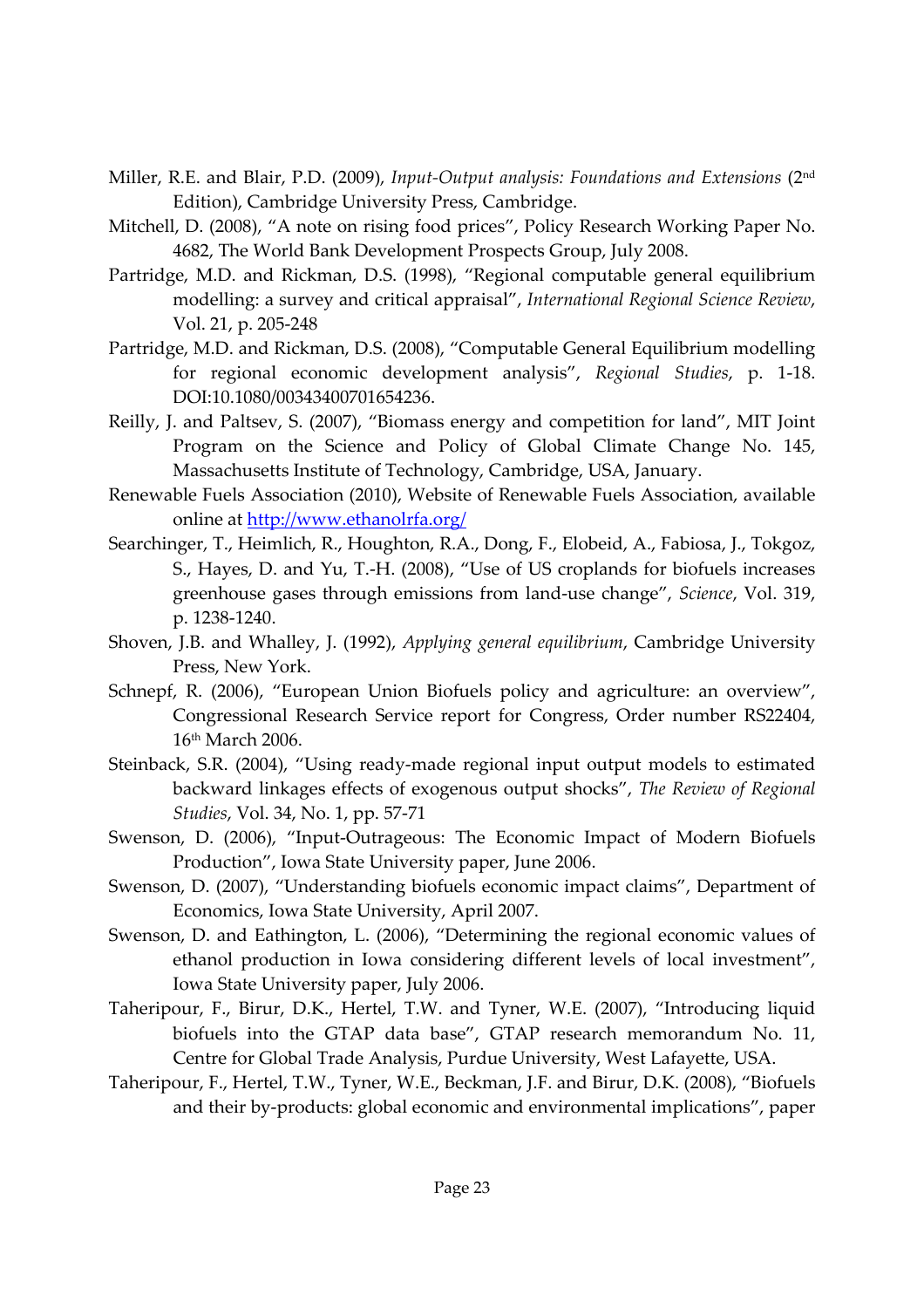presented at the American Agricultural Economics Association Annual Meeting, Orlando, Florida, July 27‐29.

- Taheripour, F., Hertel, T.W. and Tyner, W.E. (2009), "Implications of the biofuels boom for the global livestock industry: a computable general equilibrium analysis", Background paper for the 2009 State of food and agriculture from the Food and Agriculture Organisation of the UN.
- Thorbecke, E. (1998), "Social accounting matrices and social accounting analysis", Chapter 7 in *Methods in Interregional and Regional Analysis*, Isard, W. (ed.), p. 281‐ 331.
- Urbanchuck, J. (2007), "Contribution of the biofuels industry to the economy of Iowa", Report prepared for the Iowa Renewable Fuels Association, February 2007.
- Urbanchuck, J. (2010), "Contribution of the biofuels industry to the economy of Iowa", Report prepared for the Iowa Renewable Fuels Association, January 2010, available at the condine online at  $\alpha$ http://www.ethanol.org/pdf/contentmgmt/2010IowaBiofuelsEconomicImpact.p df
- Van Dyne, D.L., Weber, J.A. and Braschler, C.H. (1996), "Macroeconomic effects of a community‐based biodiesel production system", *Bioresource Technology*, Vol. 56, p. 1‐6.
- Vargas, E., Schreiner, D., Tembo, G. and Marcouiller, D. (1999), "Computable general equilibrium modelling for regional analysis", in Loveridge, S. (ed.), *The Web Book of Regional Science*. Regional Research Institute, West Virginia University, Morgantown, West Virginia, USA.
- West, G.R. (1995), "Comparison of input-output, input-output econometric and computable general equilibrium impacts at the regional level", *Economic Systems Research*, Vol. 7, No. 2, p. 209‐227.
- World Bank (2008), "Biofuels: The promise and the risks", World Development Report, 2008, available online at http://siteresources.worldbank.org/INTWDR2008/Resources/2795087‐ 1192112387976/WDR08\_05\_Focus\_B.pdf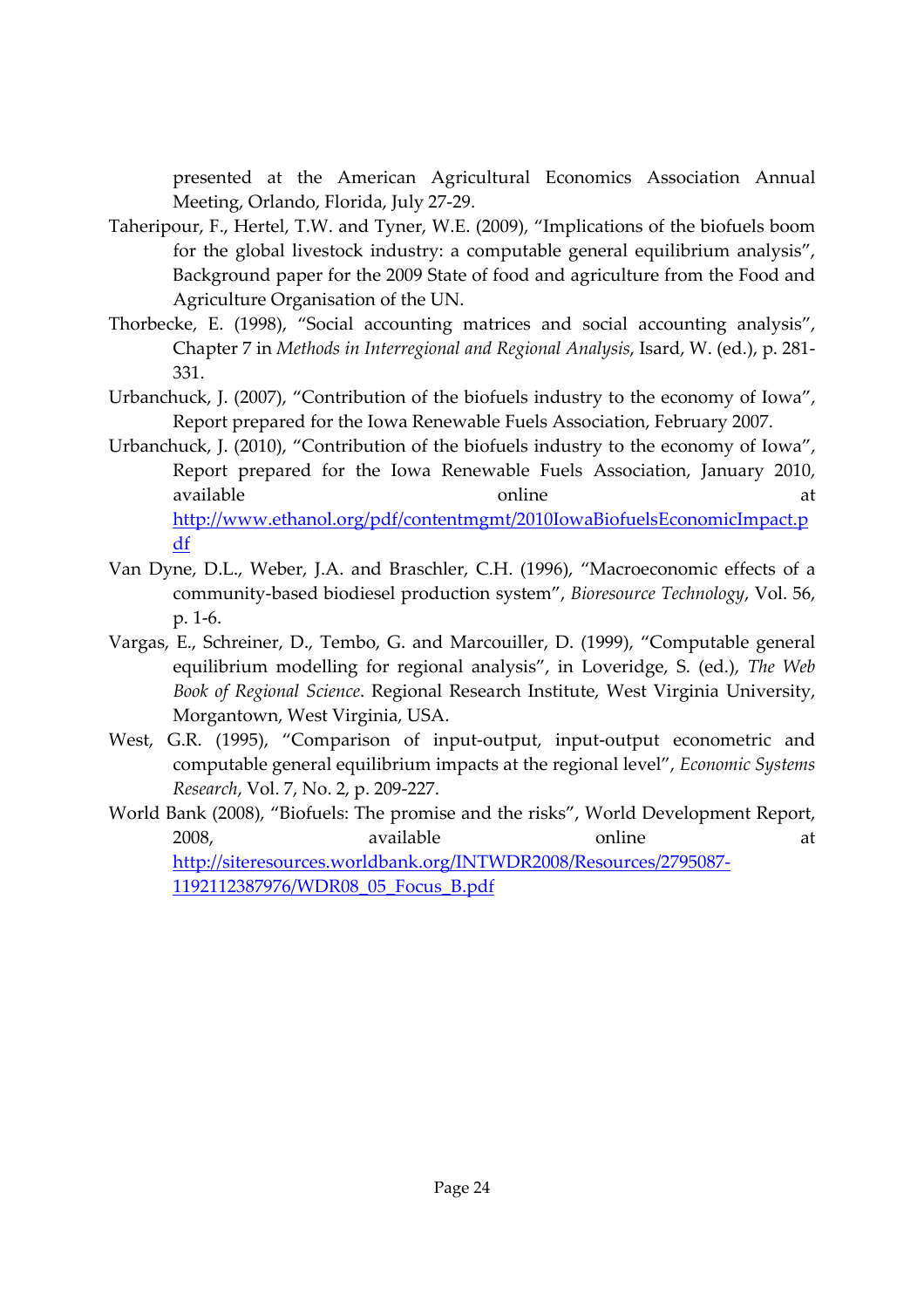| Figure 1: Schematic layout of IO table |  |
|----------------------------------------|--|
|----------------------------------------|--|

| Purchases.         | Production sectors    | Final<br>demand      | Gross output         |
|--------------------|-----------------------|----------------------|----------------------|
| <b>Sales</b>       |                       | categories           |                      |
| Production         | Intermediate          | Final<br>demand      | Sectoral<br>gross    |
| sectors            | quadrant              | quadrant             | outputs              |
|                    |                       |                      |                      |
| inputs<br>Primary  | Primary<br>input      | Final<br>demand      | Gross primary inputs |
| <i>(including)</i> | quadrant              | purchases of primary |                      |
| <i>imports</i> )   |                       | inputs               |                      |
|                    |                       |                      |                      |
| Gross inputs       | Sectoral gross inputs | Gross final demand   |                      |
|                    |                       | inputs               |                      |
|                    |                       |                      |                      |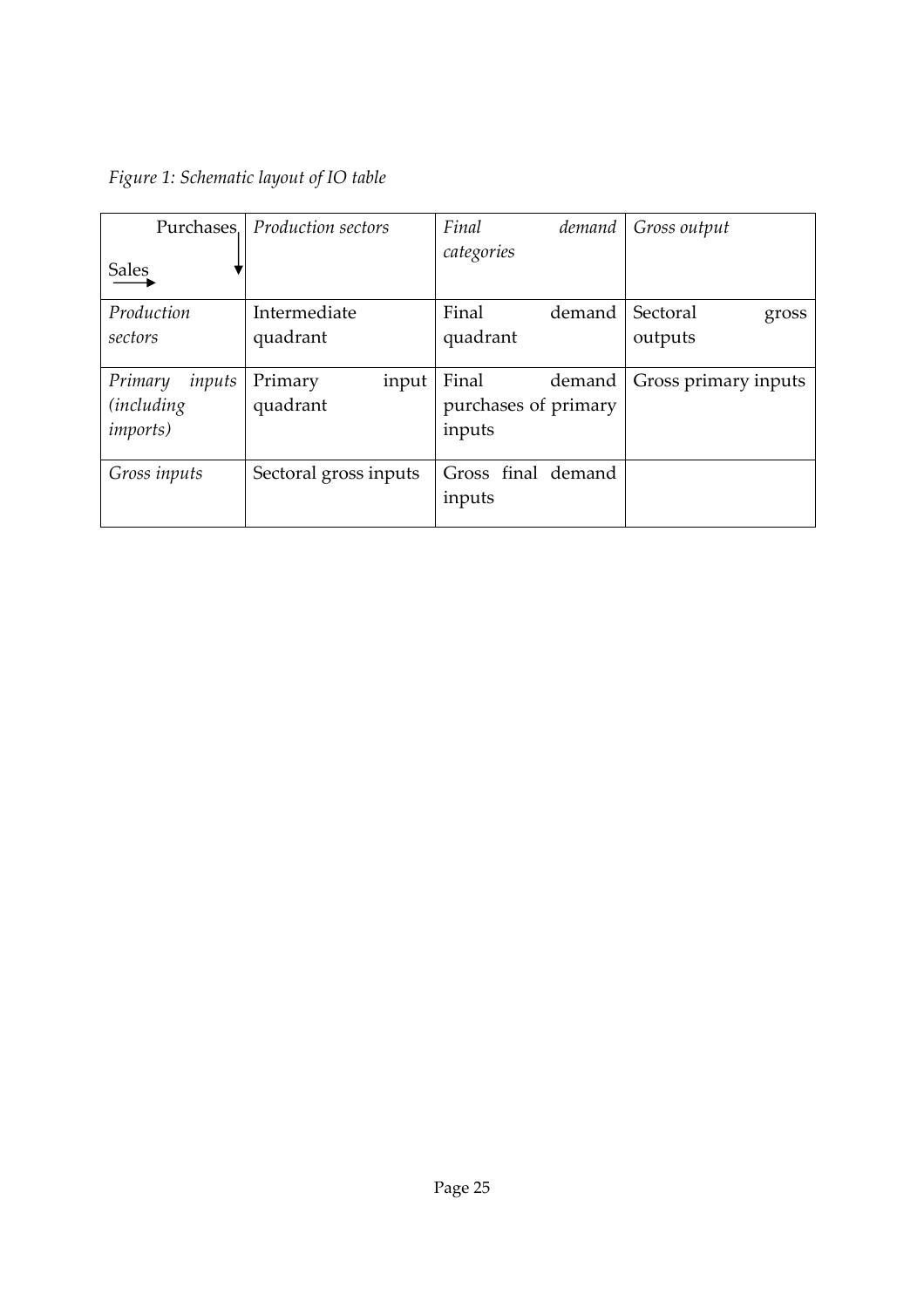|          |                     |                                                   | Expenditures   |                          |                |                                                   |                |       |
|----------|---------------------|---------------------------------------------------|----------------|--------------------------|----------------|---------------------------------------------------|----------------|-------|
|          | Endogenous accounts |                                                   |                |                          | Exog.          | Totals                                            |                |       |
|          |                     |                                                   |                | Production<br>activities | Factors        | Institutions, i.e.<br>Households and<br>companies |                |       |
|          |                     |                                                   |                | $\mathbf{1}$             | $\overline{2}$ | $\mathfrak{Z}$                                    | $\overline{4}$ | 5     |
|          |                     | Production<br>activities                          | $\mathbf{1}$   | $T_{11}$                 |                | $T_{13}$                                          | $f_1$          | $y_1$ |
|          |                     | Factors                                           | $\overline{2}$ | $T_{21}$                 |                |                                                   | f <sub>2</sub> | $y_2$ |
|          | Endogenous accounts | Institutions, i.e.<br>Households and<br>companies | $\overline{3}$ |                          | $T_{32}$       | $T_{33}$                                          | $f_3$          | $y_3$ |
|          | Exog.               |                                                   | $\overline{4}$ | $\zeta_1'$               | $\zeta_2$      | $\zeta_3$                                         | $\zeta$        | $y_x$ |
| Receipts | Totals              |                                                   | 5              | $y_1$                    | $y_2$          | $y_3$                                             | $y_x$          |       |

*Figure 2: Schematic layout of Social Accounting Matrix*

*Source: Thorbecke (1998), Table 7‐2, page 301*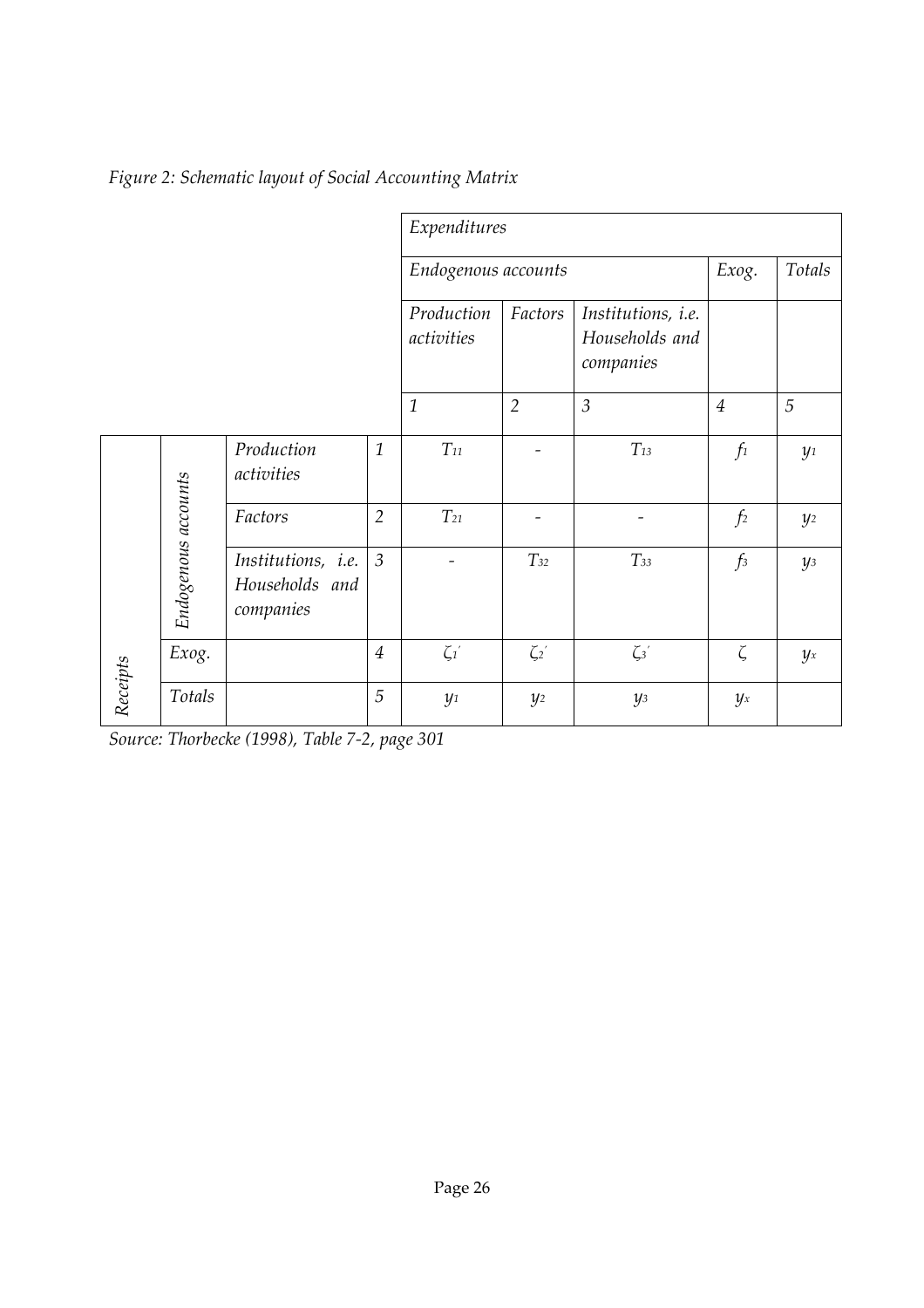| Paper         | IO/SAM | Region(s)     | Biofuel            | Demand shock        | Result (jobs, GDP)           | Offset?            | Constrained sector?      |
|---------------|--------|---------------|--------------------|---------------------|------------------------------|--------------------|--------------------------|
| Van Dyne et   | IO     | Audrain       | Biodiesel<br>from  | Either: One plant   | "permanent job creation      | Potential negative | None apparent            |
| al (1996)     |        | county,       | oilseeds           | single<br>in<br>a   | increases may be small,      | effects on other   |                          |
|               |        | Missouri      |                    | county; 10% of      | but temporary jobs will      | industries - grain |                          |
|               |        |               |                    | the farm level      | be created during the        | elevators,<br>bulk |                          |
|               |        |               |                    | diesel usage in     | construction of biodiesel    | fuel plants and    |                          |
|               |        |               |                    | Missouri; or 25%    | plants" $(p. 5)$ .           | local feed dealers |                          |
|               |        |               |                    | of farm diesel      |                              | all<br>experience  |                          |
|               |        |               |                    | usage.              |                              | decline<br>in      |                          |
|               |        |               |                    |                     |                              | demand.            |                          |
| Swenson       | IO     | Three         | Ethanol<br>from    | \$118.6<br>million  | Direct effect: 35 jobs,      | Reduction in final | Grain sector output      |
| (2006)        |        | county        | corn               | demand<br>final     | \$18.4m                      | demand for grain   | reduced through final    |
|               |        | region of     |                    | shock<br>to new     | Indirect effect: 75 jobs,    | sector output.     | demand shock to set      |
|               |        | Iowa          |                    | ethanol sector      | \$6m                         |                    | modelled output in       |
|               |        |               |                    |                     | Induced effect: 23 jobs,     |                    | this sector to base year |
|               |        |               |                    |                     | \$0.9m                       |                    | level.                   |
|               |        |               |                    |                     | Total: 133 jobs, \$25.4m     |                    |                          |
| Cunha and     | IO     | <b>Brazil</b> | Bioethanol<br>from | R\$95.22<br>billion | GDP up R\$153 billion        | No offset          | None apparent            |
| Scaramucci    |        |               | sugar<br>cane      | final<br>additional | $(11.0\%)$ , occupied people |                    |                          |
| (2006)        |        |               | produced<br>using  | demand<br>for       | up 5.3 million $(8.0\%)$     |                    |                          |
|               |        |               | two technologies   | ethanol             |                              |                    |                          |
|               |        |               | and<br>two         | (equivalent<br>to   |                              |                    |                          |
|               |        |               | harvesting         | produce<br>828%     |                              |                    |                          |
|               |        |               | methods            | change in output    |                              |                    |                          |
|               |        |               |                    | of sector)          |                              |                    |                          |
| Kulišić et al | IO     | Croatia       | Biodiesel<br>from  | Doubling share      | Income up HRK 1,066.5        | Negative demand    | Assume<br>rapeseed       |
| (2007)        |        |               | rapeseed oil       | of biodiesel in     | million and employment       | shock to diesel    | crops are grown on       |
|               |        |               |                    | diesel              | up 1,947                     | sector             | neglected agricultural   |
|               |        |               |                    | consumption in      |                              |                    | land, so don't displace  |
|               |        |               |                    | Croatia from 5%     |                              |                    | compete with food        |
|               |        |               |                    | to 10%.             |                              |                    | production.              |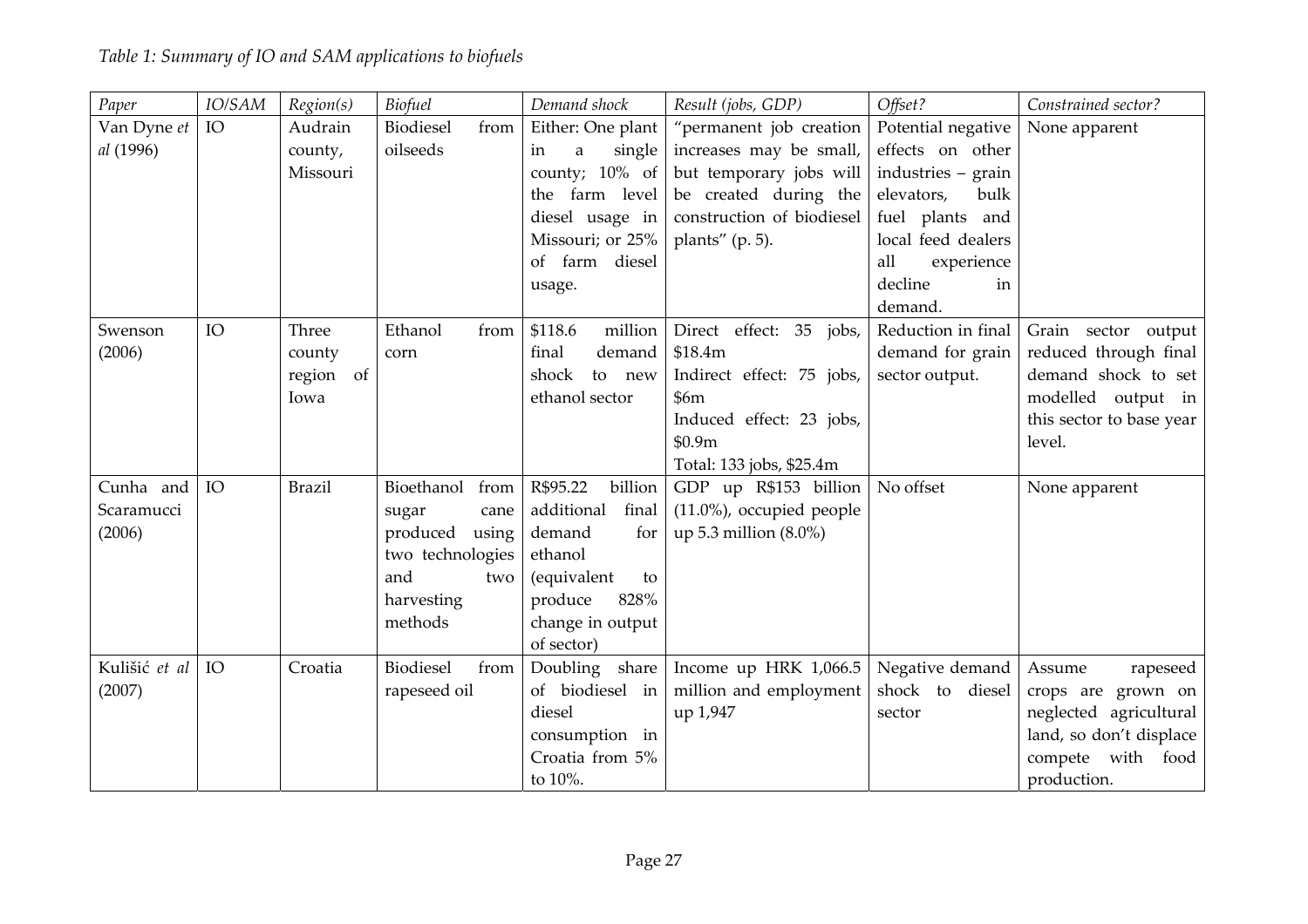| Hodur and<br>Leistritz<br>(2008)       | IO         | Two<br>facilities<br>modelled<br>in<br>same<br>region                                                                                 | Ethanol<br>from<br>and<br>corn<br>cellulosic ethanol | <b>New</b><br>ethanol<br>production and<br>construction<br>of<br>facilities.                                                                                                                     | ethanol<br>facility<br>Corn<br>(50MGY)<br>creates<br>secondary employment<br>of 497, and direct and<br>secondary<br>impact of<br>\$45.8 million. Cellulosic<br>ethanol facility (50MGY)<br>secondary<br>creates<br>employment of 2400, and<br>direct and secondary<br>impact of \$185.2 million | None apparent.                                                                                  | None apparent                                                                                                                  |
|----------------------------------------|------------|---------------------------------------------------------------------------------------------------------------------------------------|------------------------------------------------------|--------------------------------------------------------------------------------------------------------------------------------------------------------------------------------------------------|-------------------------------------------------------------------------------------------------------------------------------------------------------------------------------------------------------------------------------------------------------------------------------------------------|-------------------------------------------------------------------------------------------------|--------------------------------------------------------------------------------------------------------------------------------|
| and<br>Low<br>Isserman<br>(2009)       | IO         | Four<br>counties in<br><b>US</b><br>Midwest<br>and<br>hypothetic<br>al facilities<br>(2x)<br>60MGY<br>plants,<br>2x100MG<br>Y plants) | Ethanol<br>from<br>corn                              | facilities<br><b>New</b><br>sited<br>locally,<br>consuming<br>inputs from local<br>economy,<br>and<br>which pay<br>(a<br>small) premium<br>for corn.                                             | Employment<br>effect<br>varies between sites from<br>99 to 250 jobs, regional<br>output up y between<br>\$137m and \$248m                                                                                                                                                                       | None specifically,<br>although output<br>of grain sector<br>constrained<br>to<br>initial level. | Regional grain output<br>remains unchanged by<br>technical<br>adjusting<br>coefficient.                                        |
| Swenson<br>and<br>Eathington<br>(2006) | <b>SAM</b> | Three<br>county<br>region of<br>Iowa                                                                                                  | Ethanol<br>from<br>corn                              | \$118.6<br>million<br>demand<br>final<br>shock<br>to new<br>ethanol<br>sector,<br>but profits can<br>either<br>be<br>locally<br>retained<br>through<br>increased<br>spending<br>or<br>investment | Each additional 25% of<br>local retention of profits<br>raises regional outputs<br>million<br>\$1.2<br>(i f)<br>by<br>spending increases)<br>or<br>\$2.7<br>million<br>(i f)<br>investment increases)                                                                                           | Reduction in final<br>demand for grain<br>sector output                                         | Grain sector output<br>reduced through final<br>demand shock to set<br>modelled output in<br>this sector to base year<br>level |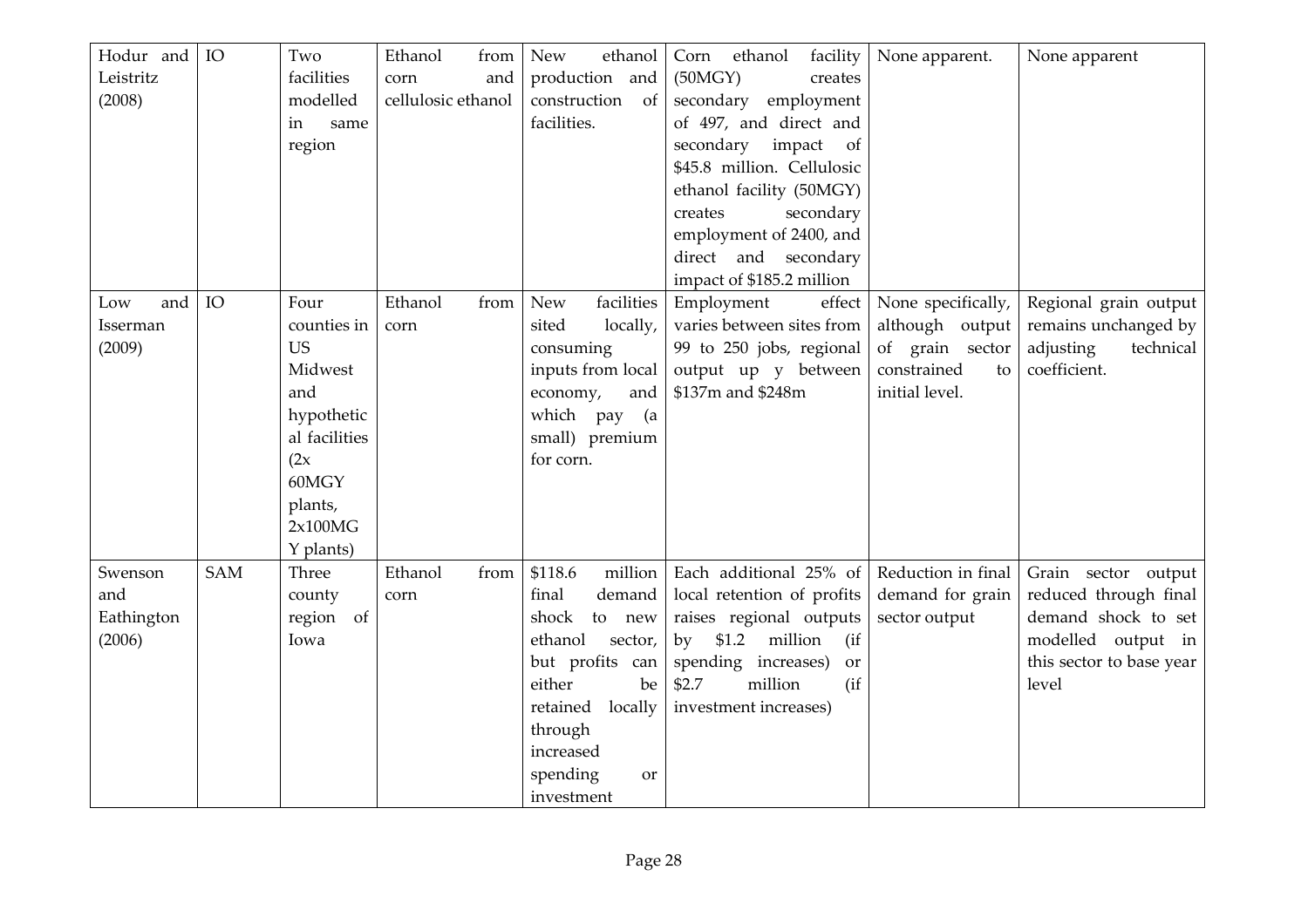|                              | Advantages                                                                                                                                                                                                                                                                             | Disadvantages                                                                                                                                                                             |
|------------------------------|----------------------------------------------------------------------------------------------------------------------------------------------------------------------------------------------------------------------------------------------------------------------------------------|-------------------------------------------------------------------------------------------------------------------------------------------------------------------------------------------|
| Implicit approach            | · Elegant approach avoiding a<br>breaking up of the original<br>model structure                                                                                                                                                                                                        | explicit<br>$\bullet$ No<br>bioenergy<br>production sector.<br>• No commodity "biofuel".<br>• Trade in biofuels cannot be<br>modelled                                                     |
| Latent technologies          | • More realistic representation<br>bioenergy production<br>Οf<br>by<br>including<br>processes<br>separate sectors<br>• Allows for including trade in<br>biofuels<br>• Allows for including new<br>developments (e.g. second-<br>generation<br>biofuels,<br>new<br>producing countries) | • Projections based on limited<br>biofuel<br>time<br>series<br>of<br>production and trade data or<br>even on pure assumptions<br>• Complex procedure, increase<br>in computational burden |
| the<br>Disaggregating<br>SAM | of<br>inclusion<br>$\bullet$ Ex-ante<br>bioenergy technologies<br>in<br>underlying database<br>• Coherence of<br>modelling<br>framework                                                                                                                                                | $\bullet$ Full<br>potential is<br>far<br>${\bf SO}$<br>restricted by data limitations<br>· Limitations to model new<br>developments                                                       |

*Table 2: Three approaches of modelling bioenergy in CGE models*

*Source: Kretschman and Peterson (2010), Table 2.*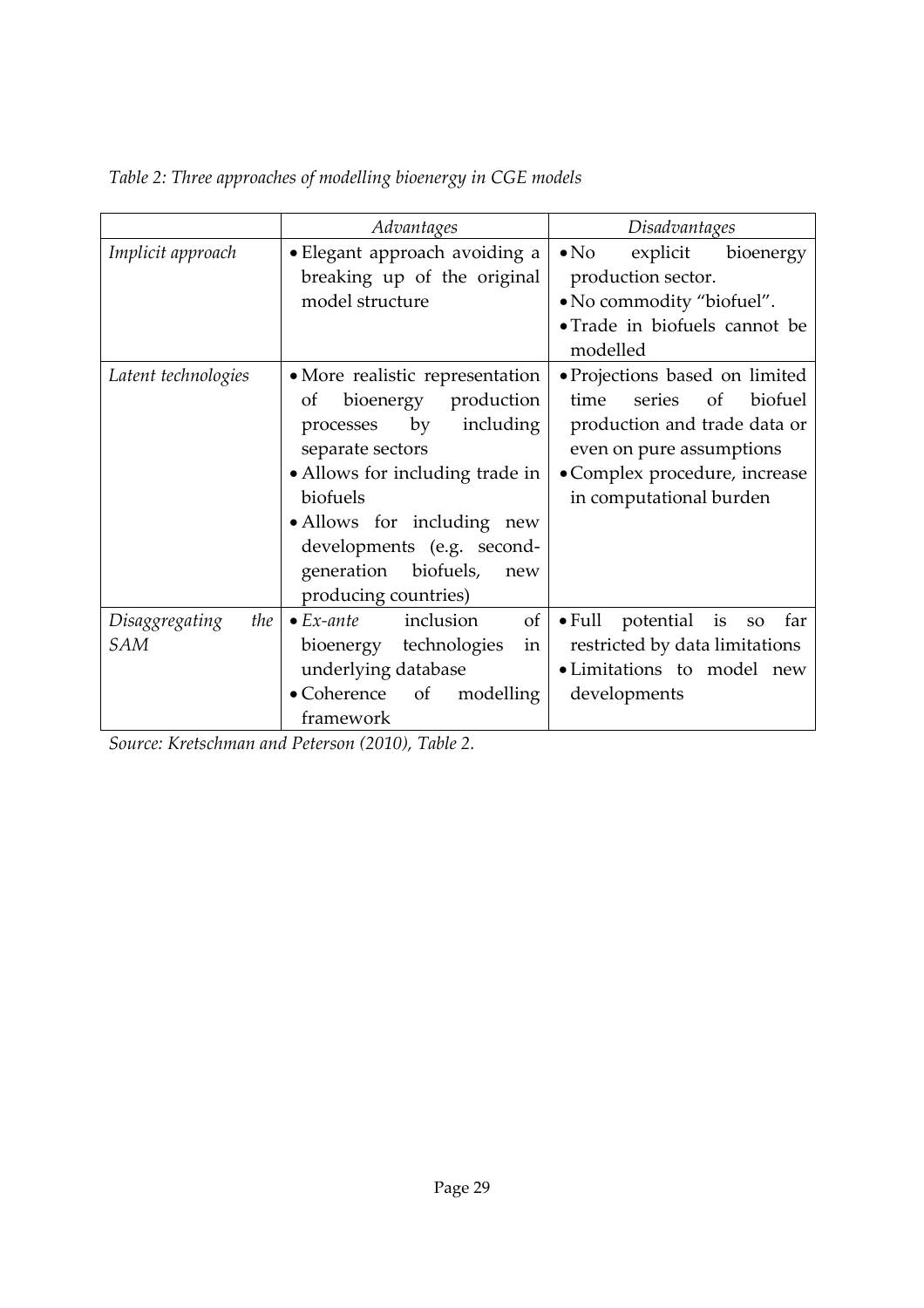*Table 3: Model characteristics9*

| IΟ                                    | CGE                                                                                                                    |
|---------------------------------------|------------------------------------------------------------------------------------------------------------------------|
| Linear functions                      | Non-linear functions                                                                                                   |
| Fixed coefficients (fixed technology) | Hierarchical production functions<br>allowing for substitution between inputs<br>in response to relative price changes |
| No price effects                      | All prices adjust in new equilibrium                                                                                   |
| Quantities adjust                     | Prices and quantities adjust                                                                                           |
| No supply constraints (demand driven) | Demand and supply interact and supply<br>constraints can be imposed where<br>appropriate                               |

 $9A$  third column of model is considered in West (1995) referring to Input-Output Econometric techniques. We omit this from Table 3 as there are no studies using this approach to study the regional economic impact of biofuels.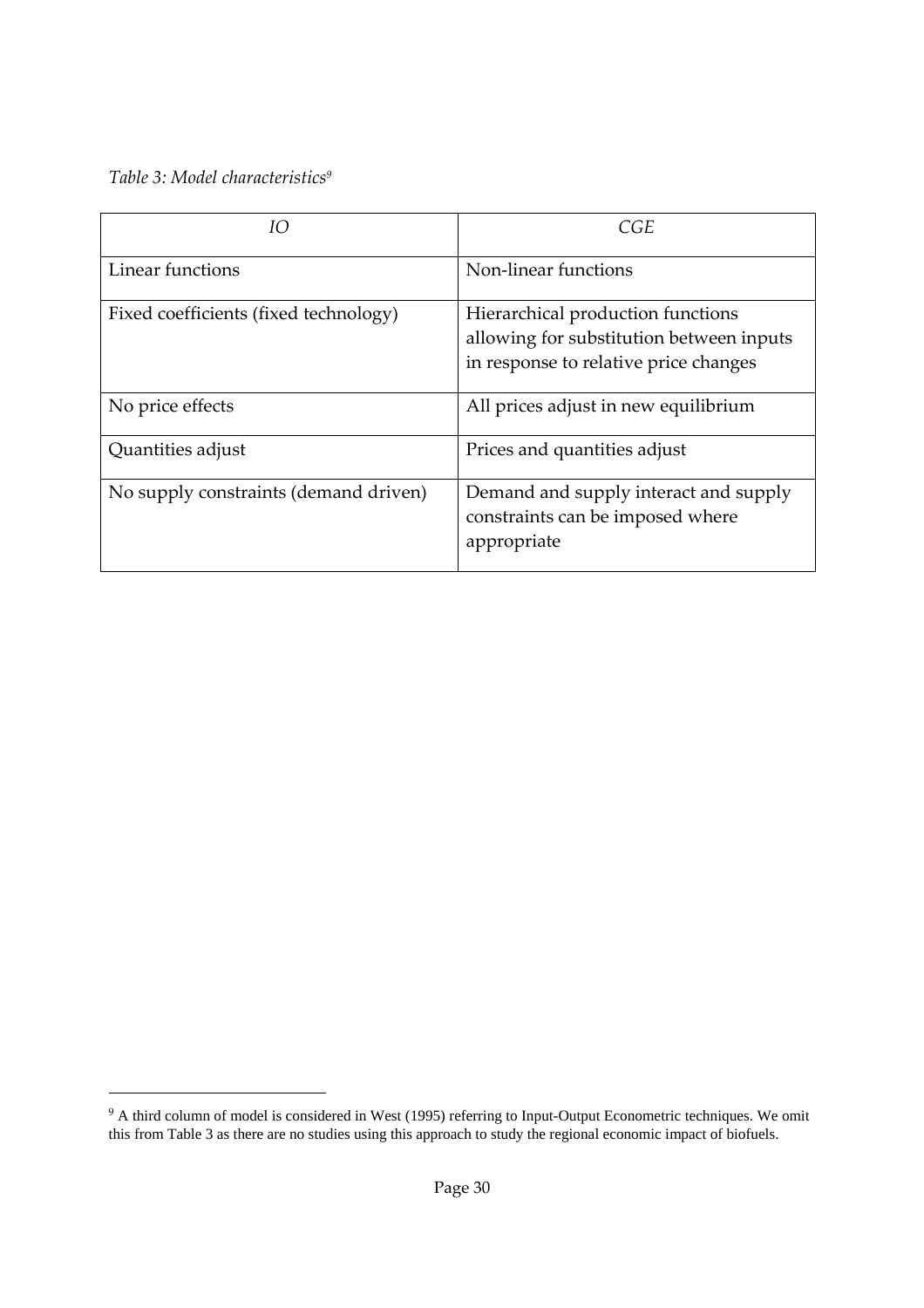*Appendix A: IO modelling and estimation of multipliers*

The structure of a regional economy can be described in a set of equations, and corresponds to reading along the rows of the IO table. These show how output for each sector  $(x_i)$  is produced for consumption by other industries  $(z_{ij})$  and by elements of final demand for each sectors output (fi). The first subscript shows the producing (row) sector, while the second shows the consuming sector. We describe the specifics of IO matrices using a three sector example (i.e.  $i, j = 3$ ).

| $x_1 = z_{11} + z_{12} + z_{13} + f_1$ |             |
|----------------------------------------|-------------|
| $x_2 = z_{21} + z_{22} + z_{23} + f_2$ | Equation A1 |
| $x_3 = z_{31} + z_{32} + z_{33} + f_3$ |             |

We can represent the pattern of purchases made by each sector (i.e. reading down the columns for sector j) by calculating technical coefficients (aij) where:

$$
a_{ij} = z_{ij} / x_j
$$
 Equation A2

We can restate Equation A1, replacing the  $z_{ij}$  elements with those from Equation A2. This gives us the following relationship between sectoral output and inter-industry purchases and sales to final demand.

| $x_1 = a_{11}x_1 + a_{12}x_2 + a_{13}x_3 + f_1$ |             |
|-------------------------------------------------|-------------|
| $x_2 = a_{21}x_1 + a_{22}x_2 + a_{23}x_3 + f_2$ | Equation A3 |
| $x_3 = a_{31}x_1 + a_{32}x_2 + a_{33}x_3 + f_3$ |             |

If we express Equation A3 as the levels of inter-industry transactions and sectoral outputs in terms of the final demands for those sectors' output, we get:

| $x_1 - a_{11}x_1 - a_{12}x_2 - a_{13}x_3 = f_1$ |             |
|-------------------------------------------------|-------------|
| $x_2 - a_{21}x_1 - a_{22}x_2 - a_{23}x_3 = f_2$ | Equation A4 |
| $x_3 - a_{31}x_1 - a_{32}x_2 - a_{33}x_3 = f_3$ |             |

Or

$$
(1 - a_{11})x_1 - a_{12}x_2 - a_{13}x_3 = f_1
$$
  
\n
$$
-a_{21}x_1 - (1 - a_{22})x_2 - a_{23}x_3 = f_2
$$
  
\n
$$
-a_{31}x_1 - a_{32}x_2 - (1 - a_{33})x_3 = f_3
$$
 Equation A5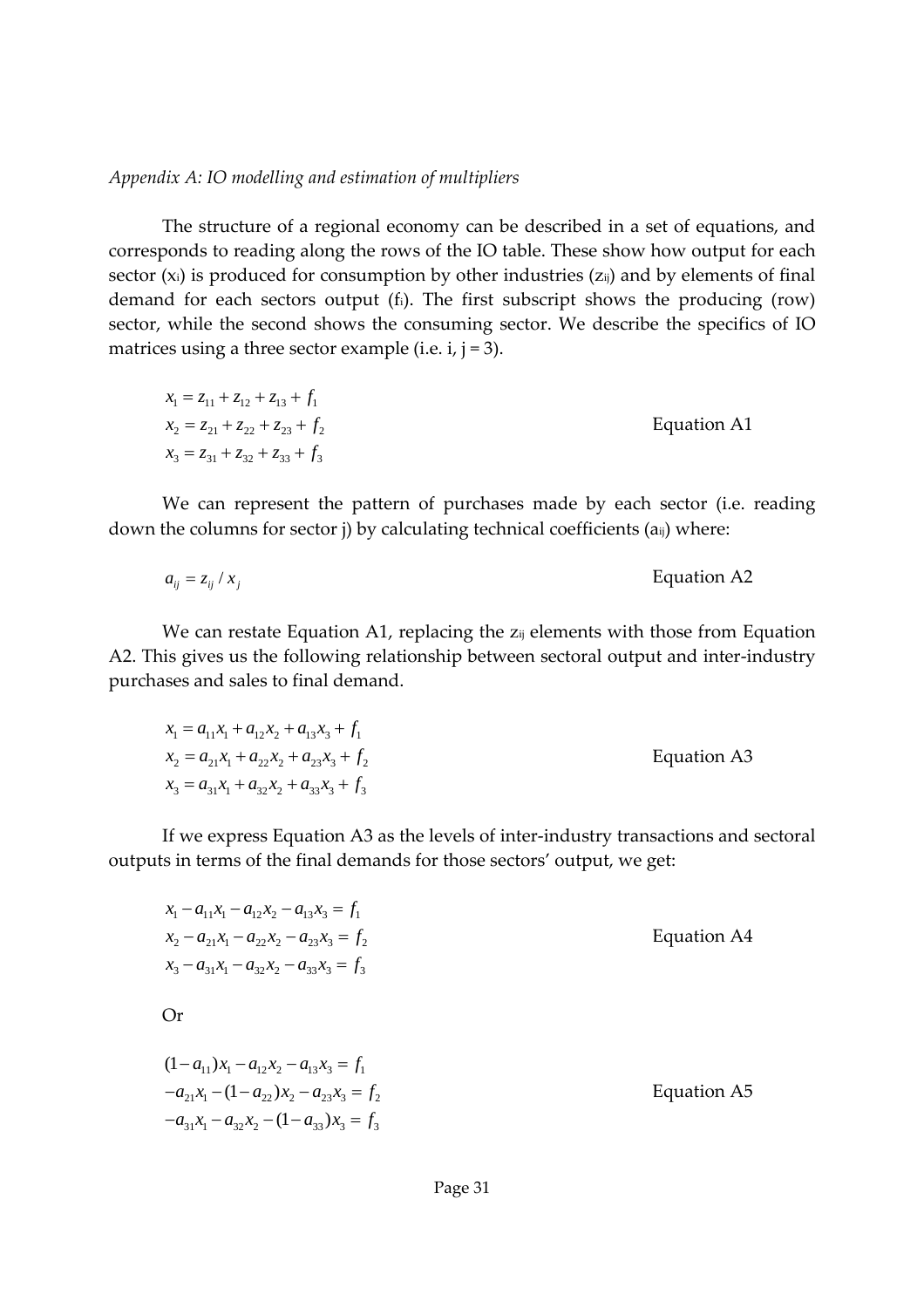In matrix notation, we can express equation 5 as:

$$
(I - A)X = F
$$
 Equation A6

where capital letters denote we are considering matrices of each variable (F in this example is a  $3 \times 1$  column vector, while (I-A) and X represent two  $3 \times 3$  matrices. Rearranging Equation A6, we derive sectoral output in terms of the final demands for sectoral output and the inverse of the (I-A) matrix. This is the key equation in IO modelling, and the  $(I-A)^{-1}$  element is termed the Leontief inverse, after the father of Input-Output analysis, Wassily Leontief<sup>10</sup>.

$$
X = (I - A)^{-1}F
$$
 Equation A7

Equation A7 shows how (under the demand‐side perspective) we can attribute output (X) to final demand (F) for the output of a regional economy. Identifying each of the individual elements of the F matrix – households, government, exports, etc. – we can estimate the importance of each category for regional output.

Alternatively, we can use Equation A8 to show the impact of changes in final demand on regional output.

$$
\Delta X = (I - A)^{-1} \Delta F
$$
 Equation A8

The IO modelling described here is termed "open", in that all regional sectors are endogenous, while all categories of final demand are exogenous. Miller and Blair (2009, p. 34) argue, "in the case of households… the exogenous categorization is something of a strain on basic economic theory". Household income would increase when production expands, and households typically spend their earnings in "well patterned" ways (Miller and Blair, 2009, p. 35). Household spending therefore would be related to the level of economic activity in the region, so changes in regional activity would be expected to change the level of household spending.

A common IO practice is to incorporate the spending and earnings by regional households into the Leontief inverse matrix, creating an endogenous "household sector". Incorporating the household sector in this way is termed "closing" the model

<sup>10</sup> Wassily Leontief (1906‐1999) won the Noble Prize in Economics in 1973 "for the development of the input-output method and for its application to important economic problems".